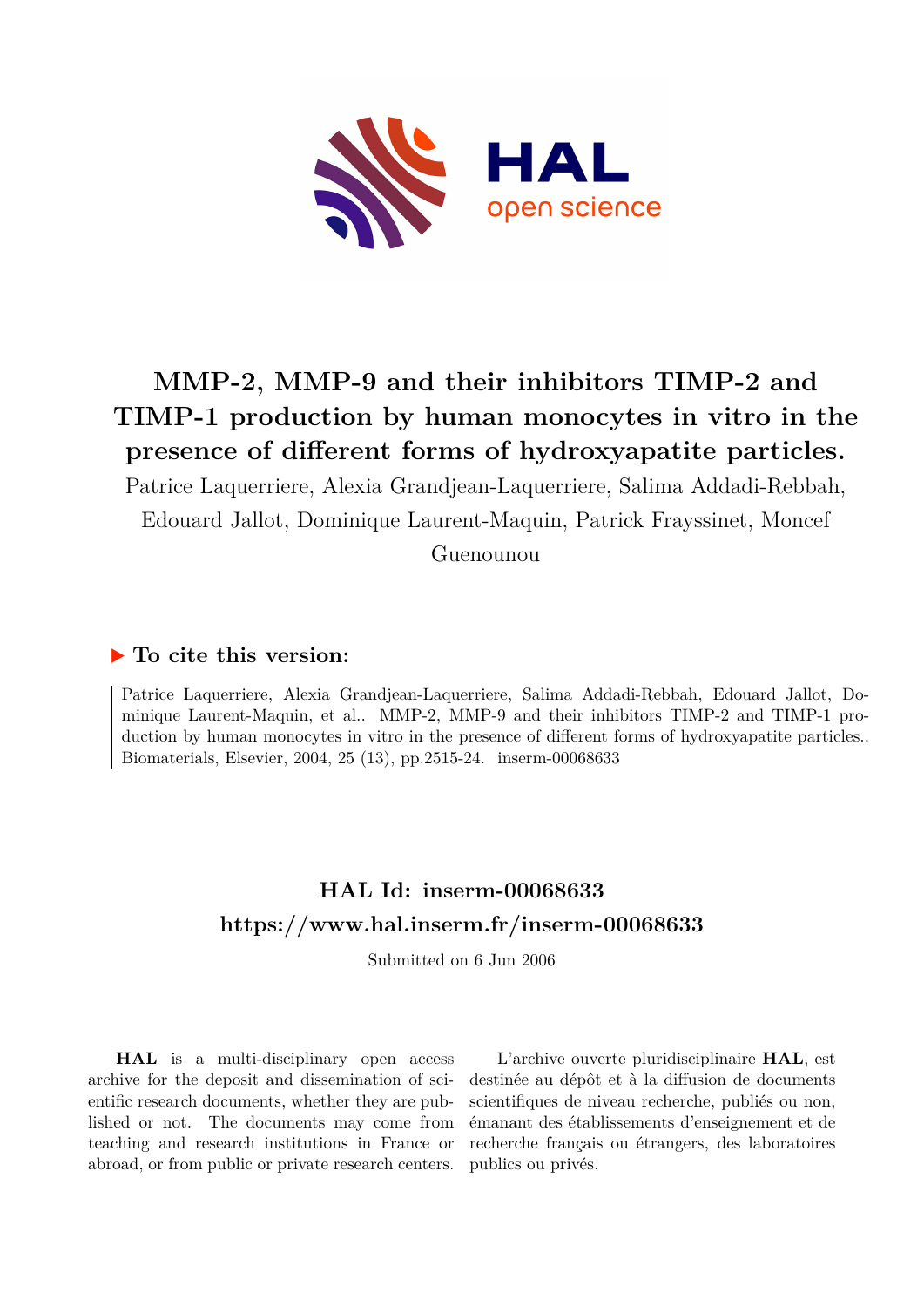MMP-2, MMP-9 and their inhibitors TIMP-2 and TIMP-1 production by human monocytes in vitro in presence of differents hydroxyapatite : importance of particle physical characteristics

# LAQUERRIERE Patrice<sup>1\*#</sup>, GRANDJEAN-LAQUERRIERE Alexia<sup>2\*</sup>, ADDADI-REBBAH Salima<sup>3</sup>, JALLOT Edouard<sup>4</sup>, LAURENT-MAQUIN Dominique<sup>1</sup>, FRAYSSINET Patrick<sup>5</sup> and GUENOUNOU Moncef<sup>2</sup>

<sup>1</sup> Laboratoire de Microscopie Electronique, INSERM ERM 0203, IFR 53, UFR Sciences, 21, rue Clément Ader, BP 138, 51685 Reims, cedex 2, France.

<sup>2</sup> Laboratoire d'Immunologie et de Biotechnologies, UFR Pharmacie, EA2070, IFR 53, 1 av. du Maréchal Juin, 51100 Reims, France.

<sup>3</sup> Unité MéDIAN, UMR6142, IFR 53, UFR de Pharmacie, 51 rue Cognacq-Jay, 51096 Reims Cedex, France.

<sup>4</sup> Laboratoire de Physique Corpusculaire de Clermont-Ferrand, IN2P3/CNRS, 63177 Aubière Cedex, France.

 $<sup>5</sup>$  Le Gaillard, Rte de St Thomas, 31470 St Lys.</sup>

\* the two first authors contributed equally to the paper

# current address and corresponding author : LAQUERRIERE Patrice, National Institutes of Health, Division of Bioengineering & Physical Science, Bldg. 13, Rm. 3E73, 13 South Drive Bethesda, MD 20892-5766, USA

Phone : (301) 451-3858

Fax : (301) 435-4699

e-mail : laquerrp@ors.od.nih.gov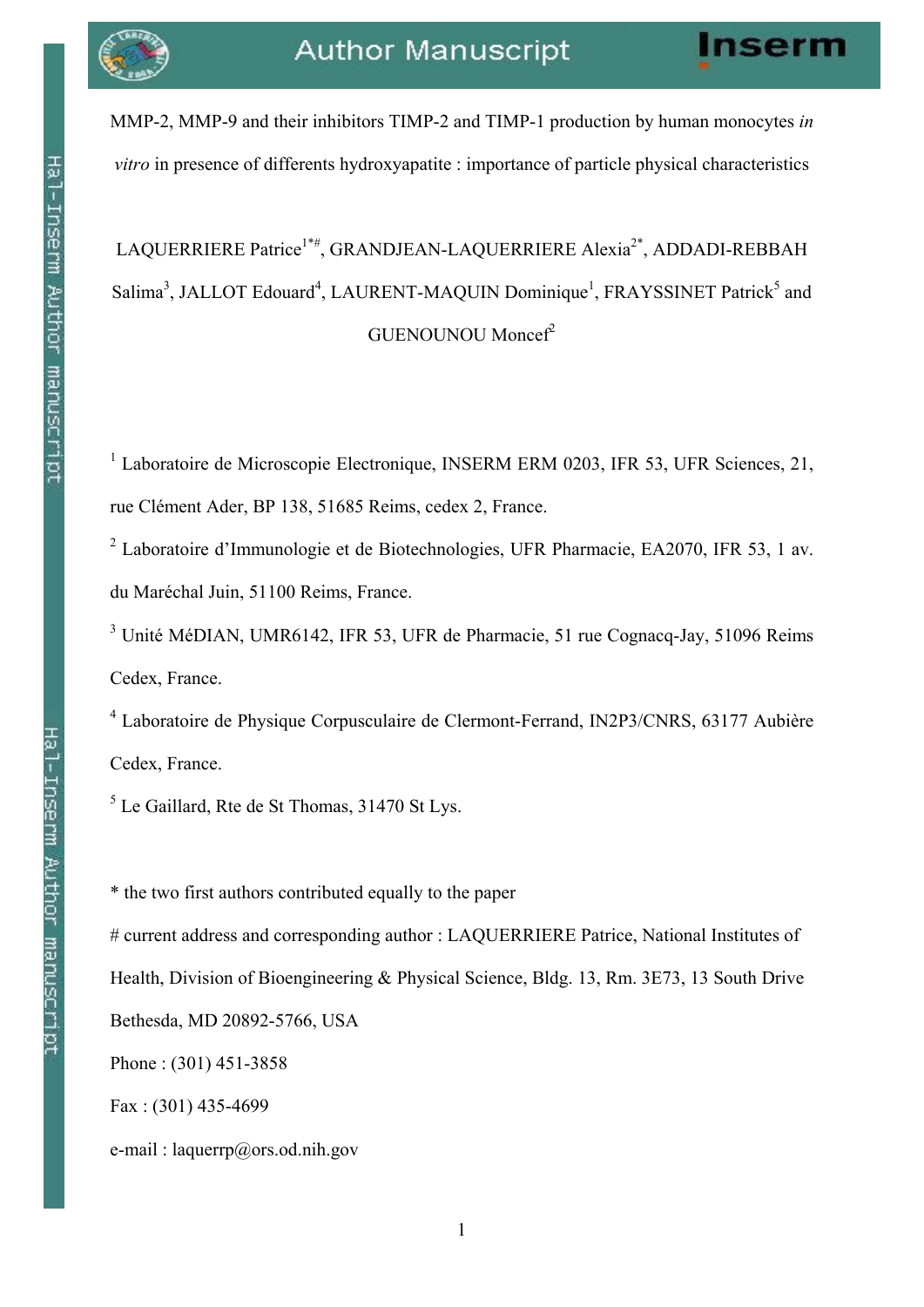### Abstract

After calcium-phosphates biomaterials based implantation like hydroxyapatite coating, particles are released in the periprosthetic tissues. Fibrous tissue around wear debris are mainly made of monocytes that can be produced metalloprotease (MMP), considered to be the key enzymes in extracellular matrix turnover. Tissue inhibitors of metalloproteinases are important regulator of MMPs activity. Interleukin–1 mainly produced by monocytes can also regulate MMPs production. In the present work, we have evaluated the effect of hydroxyapatite particles characteristics (size, shape and sintering temperature) on the MMP-2, -9 and their inhibitors TIMP-2, -1 production. Our results demonstrate that sintering temperature (that modify crystal size and surface area) have few effect on MMPs and TIMPs production. Not-phagocytable particles induced more MMP-9, altough phagocytable particles induced more IL-1β production. The shape of the particles was the most important factor since needle particles induced the most important quantity of MMPs and IL-1β.

Key-words : matrix metalloprotease, tissue inhibitors of metalloprotease, hydroxyapatite particles, human monocytes, physical characteristics.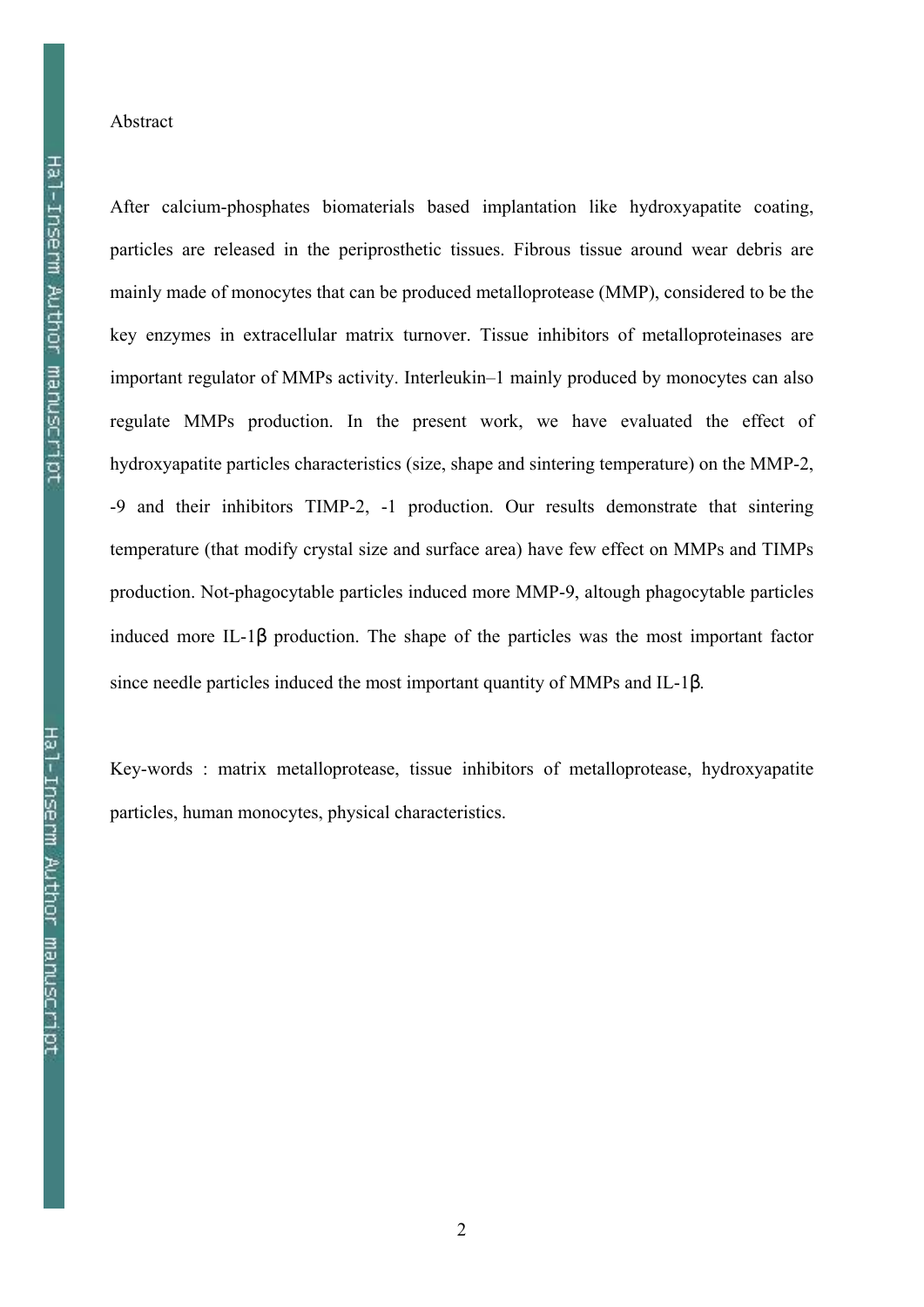#### Introduction

Loosening of total joint replacement appears to result in part from the production and accumulation of particles at the prosthetic interface and the subsequent biological reaction [1- 2]. Although metallic and polyethylene particles have been studied[3], little is known about the cellular response to hydroxyapatite (HA) despite the wide use of these materials[4]. Hydroxyapatite has been demonstrated to produce particles even when dense[5]. It has been demonstrated that the physical characteristics of the HA particles (size, shape and sintering temperature) could modify the toxicity of the biomaterials and the cytokines produced by various cell type<sup>[6-10]</sup>.

Monocytes/Macrophages were commonly observed in the interface tissue, they are among the first cells to colonize the inflammatory site[11-13] and they play a key role in the immune response. Moreover, monocytes have been shown to produce metalloprotease at the prosthetic interface<sup>[14]</sup>. Matrix Metalloproteases (MMPs) are a family of proteolytic enzymes, are capable of degrading all major components of the extracellular matrix[15]. Their activities can be regulated by natural specific inhibitors, tissue inhibitors of metalloproteinases (TIMPs). A balance between MMPs and TIMPs is necessary for many physiological processes, and it has been suggested that imbalance may lead to the destruction of connective tissue, which occurs in a number of pathological events, including osteoarthritis and rheumatoid arthritis[16-17]. MMPs play an important role in the development of osteolysis and implant loosening, they can be produced after exposure to particles and they can be regulate by cytokines such as Interleukin-1 beta (IL-1β) an osteoclastic bone resorption stimulator[18-19].

Because particle-induced macrophage MMPs expression may increase tissue degradation at the bone-implant interface, we have studied the effect of the physical characteristics of hydroxyapatite (sintering temperature, size and shape) on the production of two MMPs :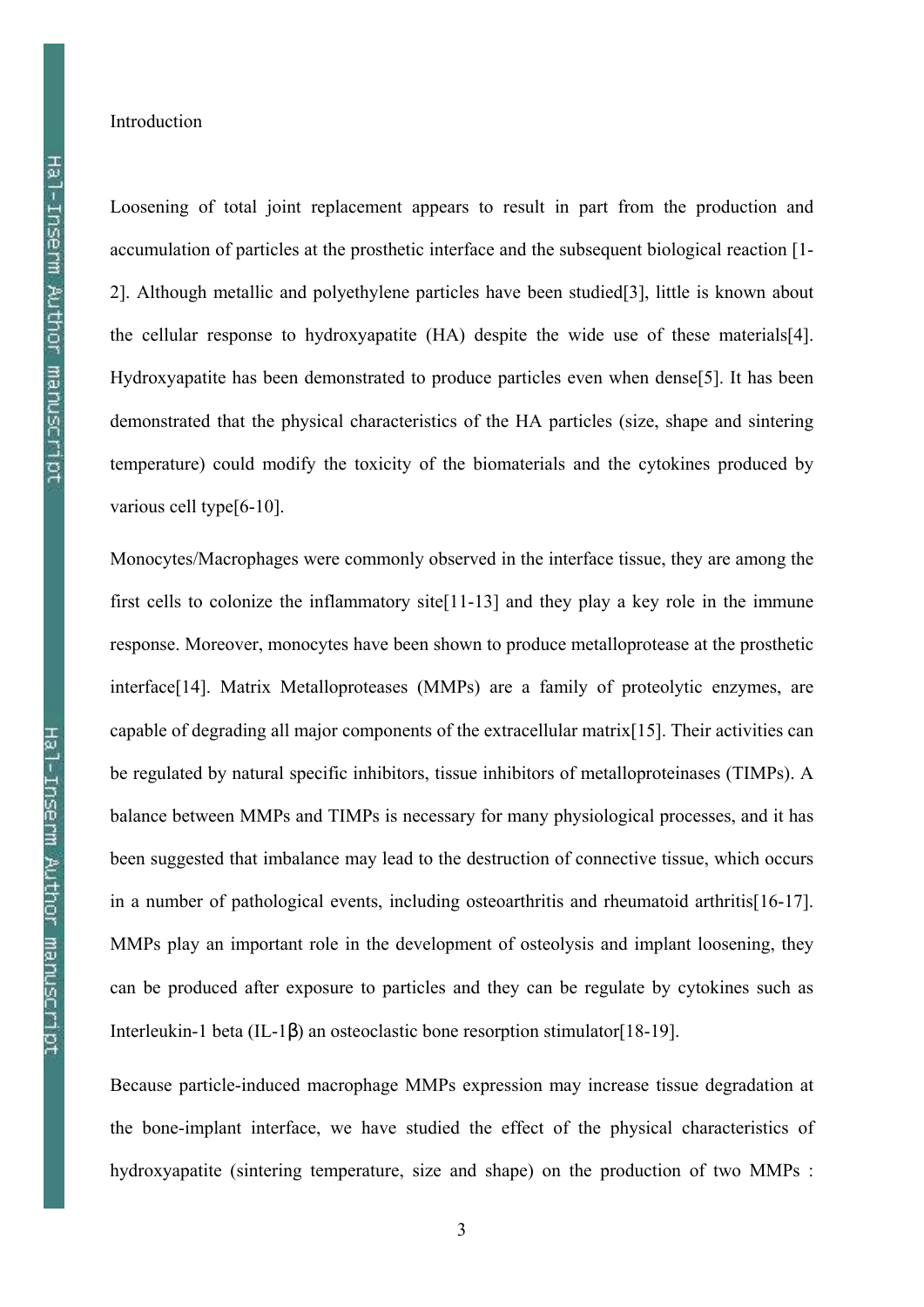MMP-2 and MMP-9 and their respective inhibitors TIMP-2 and TIMP-1. We have also paid attention on the production of IL-1β by monocytes and its effect on MMPs production.

# Materials and methods

# Cells culture

Elutriated monocytes were used to evaluate MMPs, TIMPs and IL-1β production. Cells were obtained as described previously[20]. Briefly, monocytes from healthy consenting donors were collected by leukapheresis and purified by counterflow elutriation. Purity, after CD14 staining was, at least 95%, the rest being neutrophils. The human fibrosarcoma HT-1080 cell line (CCL-121) was used as an internal control for MMPs expression[21]. Cells were maintained in UltraCULTURE medium (Biowhittaker, Emerainville, France) supplemented with 2 mM L-glutamine, penicillin (5000 U.ml<sup>-1</sup>) and streptomycin (25  $\mu$ g.ml<sup>-1</sup>) at 37<sup>o</sup>C in a saturated 5%  $CO_2$  95% air atmosphere. The cell density was  $2.10^5$  cells.ml<sup>-1</sup> in a 5-ml total volume. Cells of each donor were exposed or not (control cells) during 6, 18 or 24 hours to the different particles described above. A positive control was made by exposing cells to zymosan particles. Zymosan particles were chosen because of their inflammatory actions on cells[22]. Conditioned media and cells were harvested from these cultures and kept frozen at –20°C until use.

The viability of cells was evaluated by trypan blue exclusion test. The viability was >95% in all of the experiments (before and after exposure to particles).

### Particles characteristics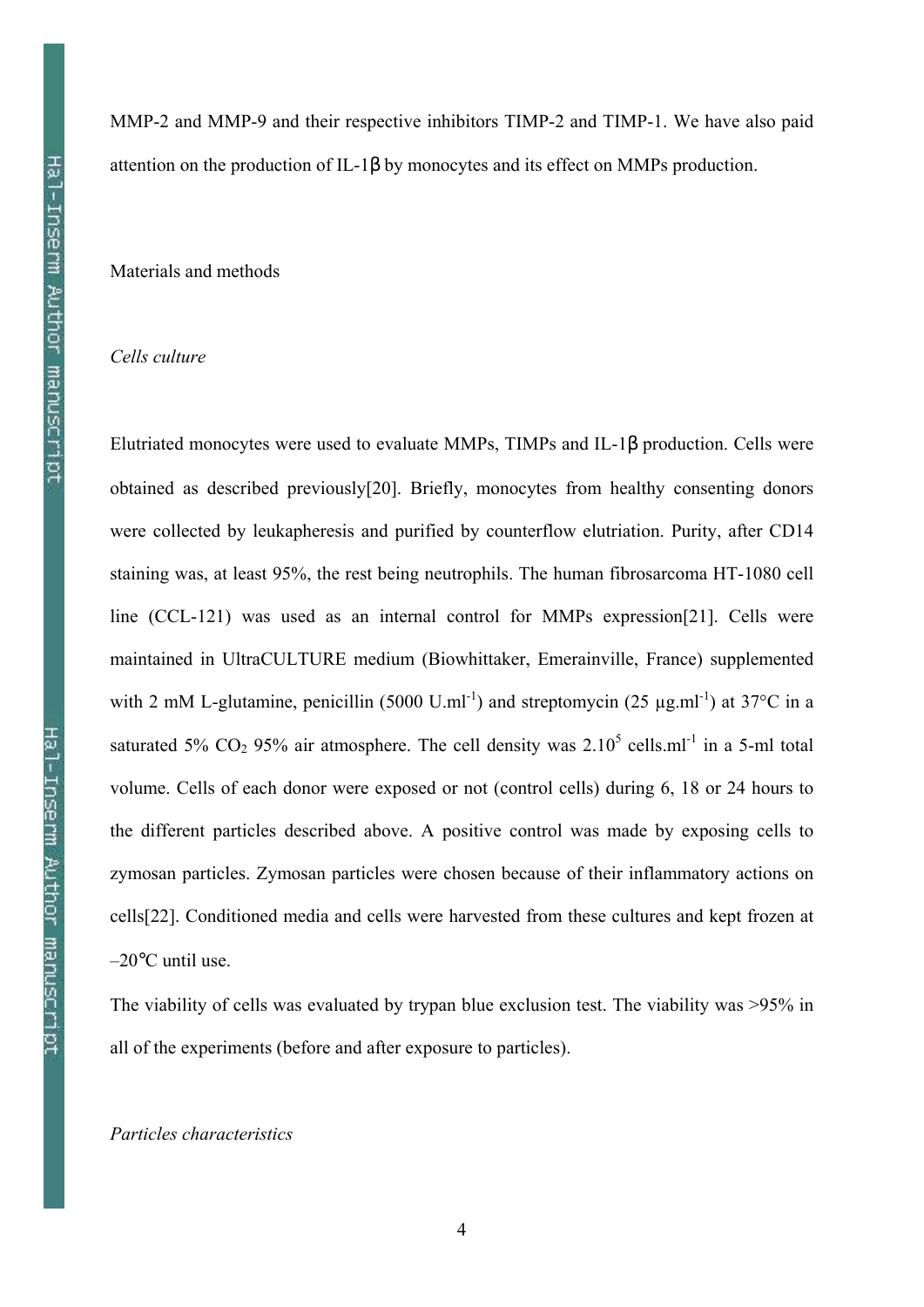Six hydroxyapatite based powders were studied. They differed by their size range, shape and surface area. For all powders, the increase of the sintering temperature increased the crystal size and decreased the specific surface. It was impossible to obtained not sintered spherical particles, needle shape particles sintered at 1180°C and large needle particles. The particles characteristics were already published[23]. The powders were constituted of hydroxyapatite particles of 99% purity (Urodelia, Saint Lys, France). In resume, three hydroxyapatite powders had a spherical shape : their size range was between 1 to 30 µm (sintered at 600°C or 1180°C) or 170 to more than 300 µm, the last powders was sintered at 1180°C. Two other hydroxyapatite powders had irregular shapes with a distribution size between 1 to 30  $\mu$ m (sintered at 600°C or 1180°C). One hydroxyapatite powders had a needle shape, a size range between 1 to 30  $\mu$ m and was sintered at 600°C.

All powders characteristics are reported in table 1.

The human monocytes were cultured with the HA powder with the surface area ratio equal to 1 (SAR = surface area of cell / surface area of material). Previous studies demonstrated that cells were sensitive to the surface of material present in the cell culture[10,24-25].

HA powders used in the culture were treated to remove surface endotoxin. The powders were baked to 110°C for 12 h and used in aseptic conditions in a Class II safety cabinet.

Analysis of cytokines steady-state mRNAs level by reverse transcription-polymerase chain reaction (RT-PCR)

Total RNA was prepared with TRIZOL reagent (Life Technologies, France). RNA extraction was performed using phenol/chloroform extraction followed by ethanol precipitation. RNA  $(0.4 \mu g)$  from each sample was reverse-transcript with oligo-dT as the first-strand cDNA primer and Moloney murine leukaemia virus reverse transcriptase σM-MLV RT superscript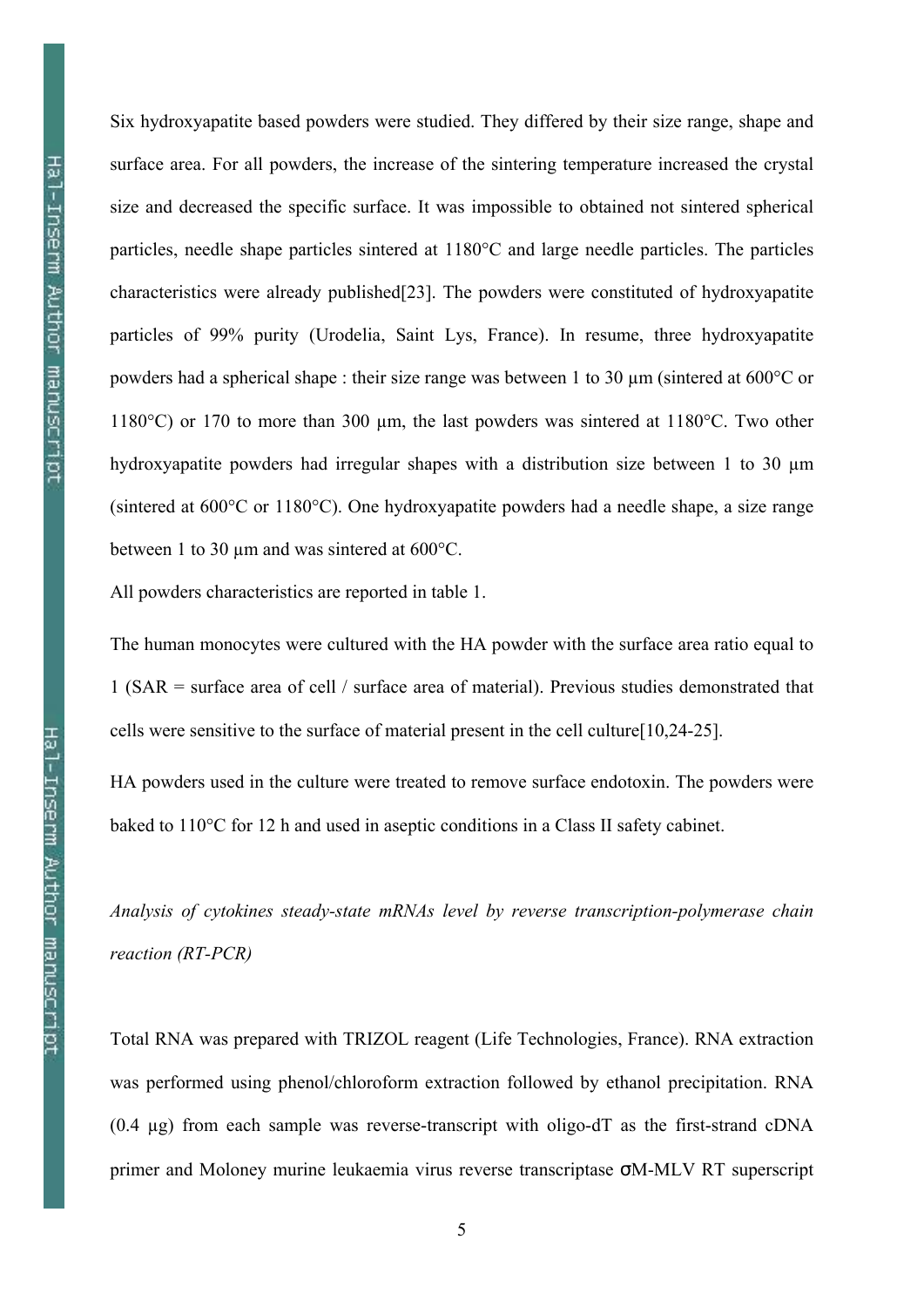(Life Technologies, France) as described previously by Grandjean-Laquerriere et al.<sup>23</sup>. Primer sequences for MMP-2, MMP-9, TIMP-1, TIMP-2, IL-1β and for the internal control β-actin were described in Table 2. Reverse transcribed RNA were subjected to PCR using following reactions: 95°C during 3 min; 30 cycles of 94°C during 1 min, 68°C (MMPs, TIMPs and IL-1β) or 58°C (β-actin) during 1 min; 72°C during 1 min, and 72°C of 7 min for final extension. Number of cycles for MMP-2, MMP-9, TIMP-1, TIMP-2, IL-1β and β-actin was 39; 39; 23; 23; 21 and 25, respectively. The reagents and the classical PCR conditions have been optimised. The amplification products were separated electrophoretically on 2% agarose gels with ethidium bromide and analysed by the imager analyser BIORAD Fluor-S. We showed previously that this RT-PCR technique is highly reproducible [26-28].

# Gelatin zymography

Gelatinolytic activities in conditioned media and cellular extracts were performed according to Devy et al.[29]. Cell culture supernatants were harvested after 6, 18 and 24 hours of culture in Ultraculture medium in the presence or absence of hydroxyapatite particles or zymosan particles. Cellular extracts were obtained after lysis in 0.1 M Tris-HCL pH 8.1, and 0.4 % Triton X-100. An appropriate volume of conditioned media or cellular extract corresponding to an equal amount of cells  $(2.10^5 \text{ cells})$  was applied to 10% SDS-polyacrylamide gels containing 1 mg.ml<sup>-1</sup> gelatin (Sigma). After electrophoresis, SDS was removed from the gel by two incubations in 2% Triton X-100 for 30 min. After overnight incubation at 37°C in TCS buffer (50 mM Tris-HCl pH 7.4, 0.2 M NaCl and 5 mM CaCl2), the gels were stained for 90 min with Coomassie Blue. Proteolytic activities were evidenced as clear bands against the blue background of stained gelatin. Gels were analysed by the imager analyser BIORAD Fluor-S.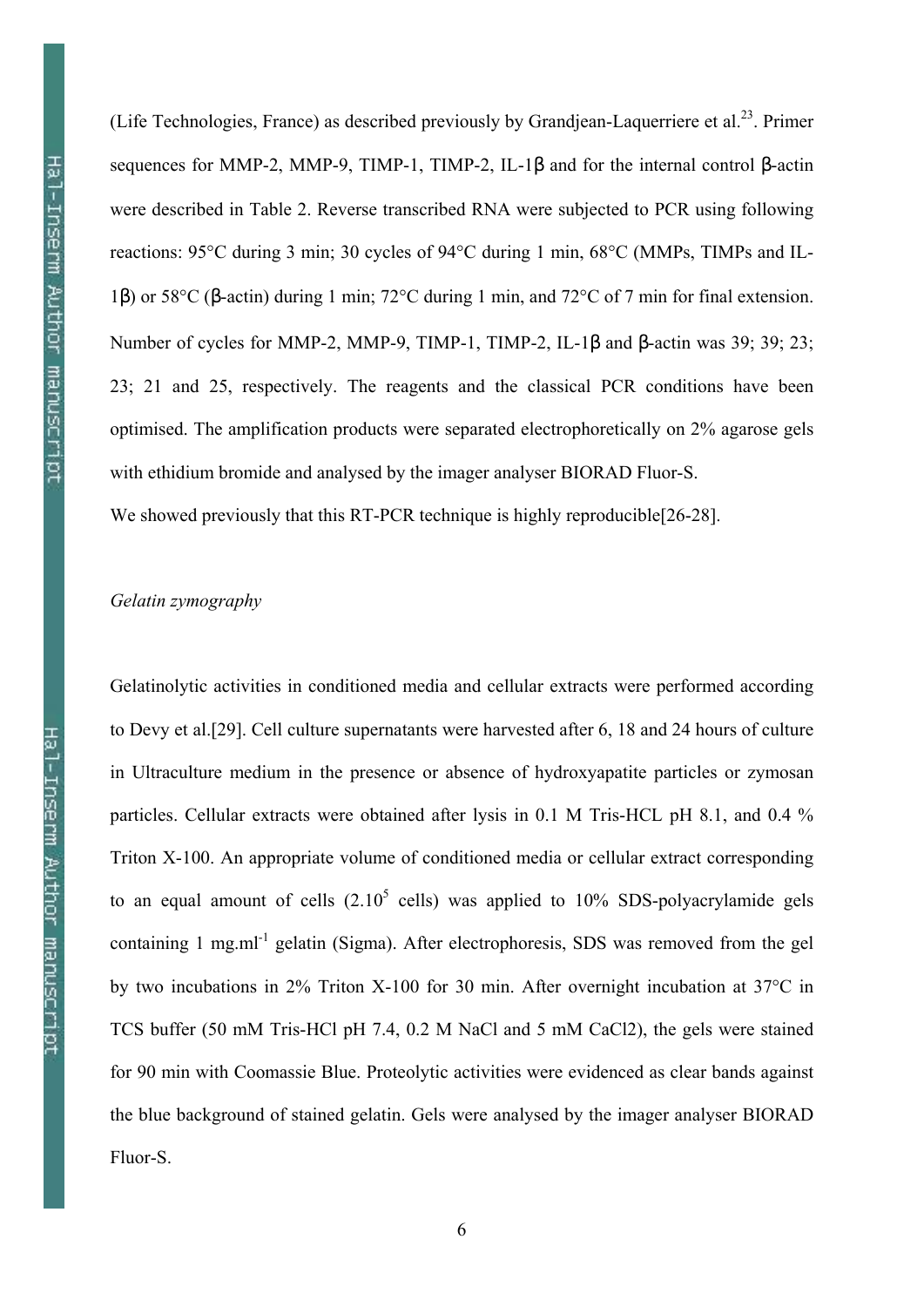# Results

#### MMPs expression

To study the HA-mediated influence on MMP-2 and MMP-9 expression by human monocytes, cells were cultured in the presence of 6 different HA powders or zymosan particles. Following 6 h and 18 h after incubation, cells were harvested and MMP-2 and MMP-9 mRNAs steady-state levels were determined by RT-PCR analysis. As presented in figure 1, cells expressed constitutively low levels of MMP-2 and MMP-9 mRNAs. After 6 hours of cell culture, we observed an increase of both MMP-2 and MMP-9 mRNAs expression for all HA powders tested and for the inflammatory control, zymosan particles (Figure 1A and 1B). This expression was quite the same whatever the physical characteristics of the particles.

After 18 hours of cell culture, we obtained differences between MMP-2 and MMP-9 mRNAs expressions (Figure 1A and 1B), the mRNAs expressions were different in function of the physical characteristics of the particles. Indeed, the levels of MMP-2 mRNAs in presence of HA 1 to 5 were the same as the control and we showed a decrease of MMP-2 mRNA expression in presence of the needle particles (HA6) and zymosan particles (Figure 1A and 1Ba).

As shown in figure 1A and 1Ab the levels of MMP-9 mRNAs in presence of spherical particles (HA1, HA2, and HA3), irregular shape particles (HA4, and HA5) and zymosan particles were close to the control one whereas expression of MMP-9 mRNA strongly increase with needle particles (HA6) (Figure 1A and 1Ab).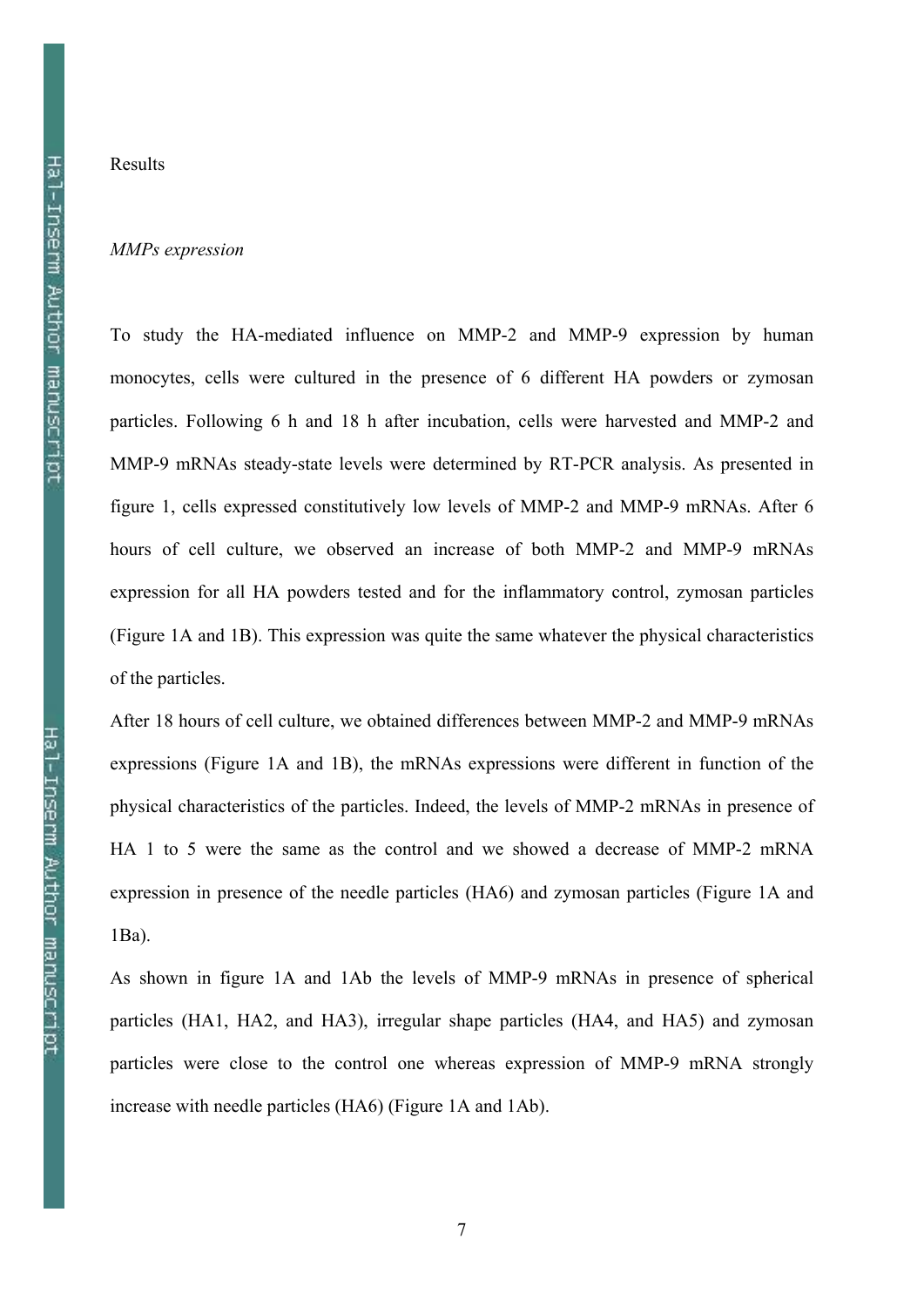The sintering temperature has few effects on MMP-2 and MMP-9 mRNAs expression. But the size and the shape of the particles modify the expression of the MMPs studied.

MMPs activities by human monocytes exposed to HA or zymosan particles

To determine if the modulation of MMP-2 and MMP-9 mRNA expression by HA in human monocytes was associated with MMP-2 and MMP-9 gelatinolytic activity, conditioned culture supernatants and cellular extracts were analyzed by zymography.

Monocytes exposed to HA- or zymosan are able to stimulate MMP-2 mRNA expression, but no gelatinolytic activity could be detected whatever time of incubation both in conditioned culture supernatants and cellular extracts (Figure 2 and 3). In other conditions, it has already been observed that monocytes produced few or no pro-MMP-2 or MMP-2[30].

On the other hand, we observed, in the conditioned culture supernatants, the presence of pro-MMP-9 and MMP-9 gelatinolytic activity (Figure 2 and 3). We showed only the presence of pro-MMP-9 gelatinolytic activity with monocytes alone (Figure 2 and 3). After 6 hours of incubation, we obtained an increase of the pro-MMP-9 gelatinolytic activity in the culture media when cells were cultured with zymosan particles and all of the hydroxyapatite particles (Figure 2).

After 18 hours of cell culture, we showed a different profile of the pro-MMP-9 gelatinolytic activity. Indeed, in presence of phagocytable spherical particles (HA1, and HA2) and indifferent shape particles (HA4, and HA5), a diminution of the activity was shown (figure 2). But gelatinolytic activity was close to the control one when cells were exposed to nonphagocytable spherical particles (HA3), needle particles (HA6), and zymosan particles.

After 24 hours of cell culture, we showed few differences of pro-MMP-9 gelatinolytic activity in relation to 18 hours of cell culture (figure 2). We showed still a decrease of pro-MMP-9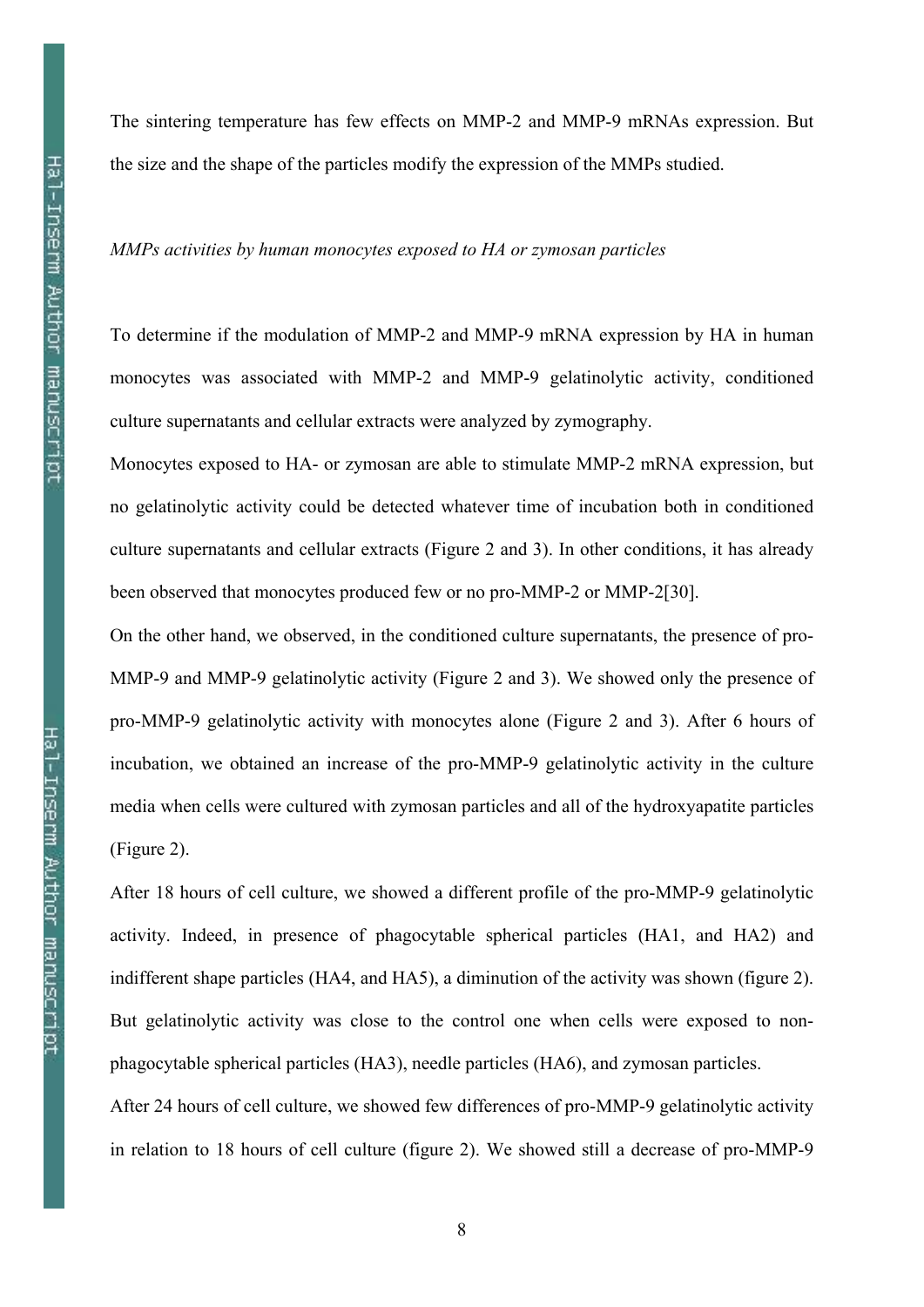gelatinolytic activity in presence of phagocytable spherical particles (HA1, and HA2), indifferent shape particles (HA4, and HA5), and zymosan particles, and an activity close to the control one with non-phagocytable spherical particles (HA3), and needle particles (HA6).

In the cellular extracts, after 6 hours of cell culture, the pro-MMP-9 gelatinolytic activity decreased when cells were exposed to all HA particles and zymosan particles and no active form of the MMP-9 was detected (Figure 3).

After 18 hours of cell culture, we obtained a decrease of the presence of pro-MMP-9 gelatinolytic activity using all HA particles and a quasi-complete disappearance of pro-MMP-9 gelatinolytic activity when cells were exposed to zymosan particles (figure 3Ba). There was still no active MMP-9 gelatinolytic activity when cells were cultured alone and with zymosan particles, phagocytable spherical particles (HA2) or non-phagocytable spherical particles (HA3). On the other hand, an active form of the MMP-9 gelatinolytic activity was detected using phagocytable spherical particles (HA1), indifferent shape particles (HA4, and HA5) and needle particles (HA6) (Figure 3Bb).

After 24 hours of cell culture, the pro-MMP-9 gelatinolytic activity still decreased when cells were exposed to phagocytable spherical particles (HA2) and zymosan particles (figure 3Ba). This activity was close to the control one using phagocytable spherical particles (HA1), nonphagocytable spherical particles (HA3), indifferent shape particles (HA4, and HA5) and needle particles (HA6). The gelatinolytic activity of the cellular extract of active MMP-9 was still inexistent in the control whereas it was present with all HA particles and zymosan particles (figure 3c). The gelatinolytic activity of active MMP-9 appeared at this time using zymosan particles, and spherical particles (HA2, and HA3). When cells were cultured with phagocytable spherical particles (HA1), indifferent shape particles (HA4, and HA5) and needle particles (HA6), the activity of active MMP-9 increased compared to 18 hours.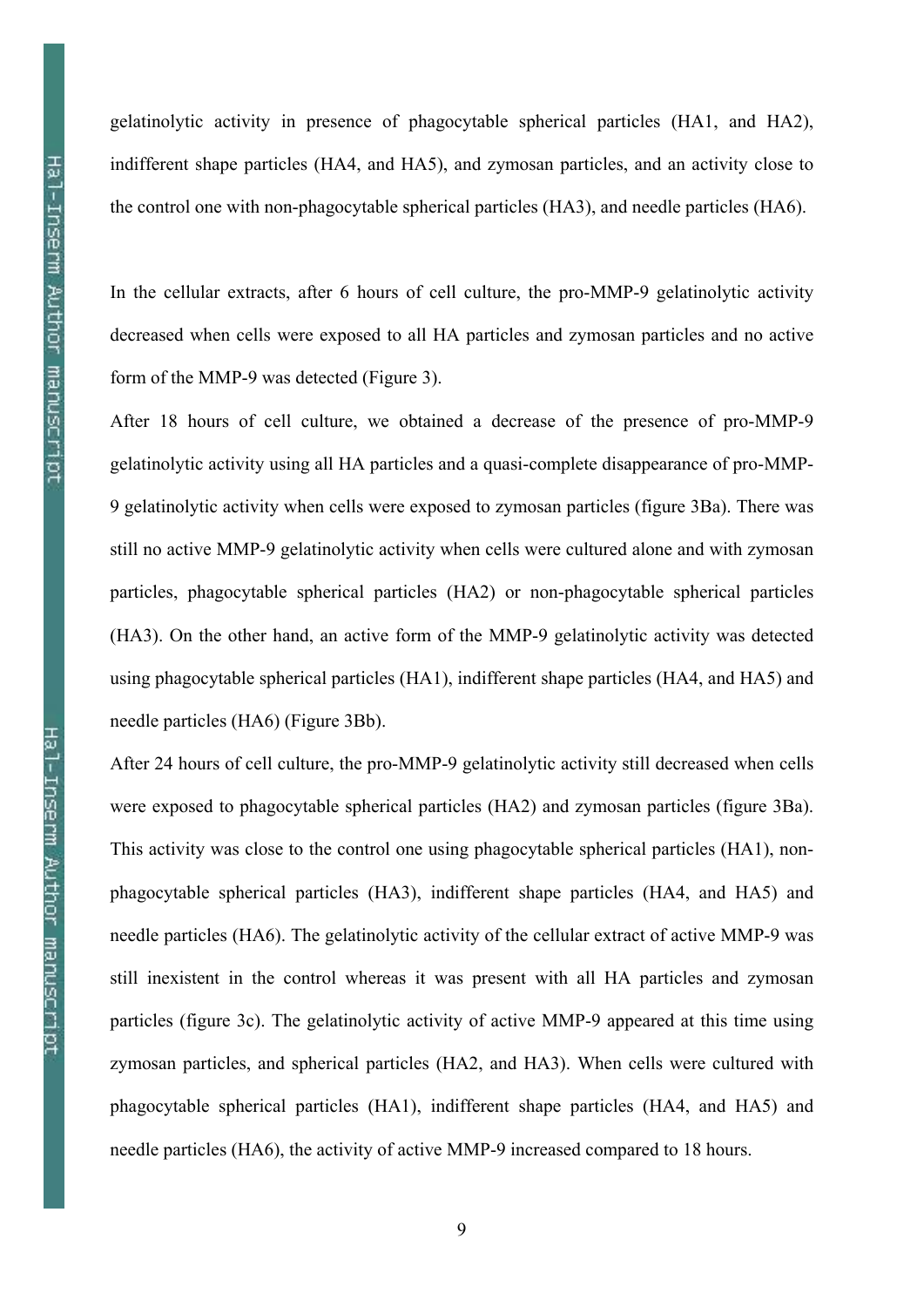We obtained an effect of the sintering temperature on the activity of MMP-9 only using spherical particles. There was few effect of the size of the particles on the activity of MMP-9. The most important modification of the activity of MMP-9 was obtained using different shaped particles.

### TIMPs expression by human monocytes exposed to HA or zymosan particles

To study the down-regulation of MMP-2 and -9, TIMP-2 and TIMP-1 expression was study when cells were exposed to HA particles. Production of TIMPs is important in the control of MMPs activity and therefore we wanted to establish whether the modulation of MMP is correlates with a modulation of TIMPs. Human monocytes were cultured in the presence of 6 different HA powders or zymosan. Following 6 h and 18 h after incubation, cells were harvested and TIMP-1 and TIMP-2 mRNAs steady-state levels were determined by RT-PCR analysis. After 6 h of culture, we showed a strong increase of both TIMP-1 and TIMP-2 (Figure 4) mRNA expression in all conditions in regard to the control cells. In contrast, after 18 h of culture no important difference was shown for the expression of TIMP-1 in presence of all HA powders or zymosan. But, we showed a large decrease of TIMP-2 mRNA expression when cells were cultured in presence of needle particles (HA6) or zymosan particles. With any other powders TIMP-2 mRNA expression was slightly increased. The expression of TIMP-1 and TIMP-2 was not sensitive to the sintering temperature and the size of the particles. Only the shape induced a change in the expression of TIMP-2.

IL-1 $\beta$  production by human monocytes exposed to HA or zymosan particles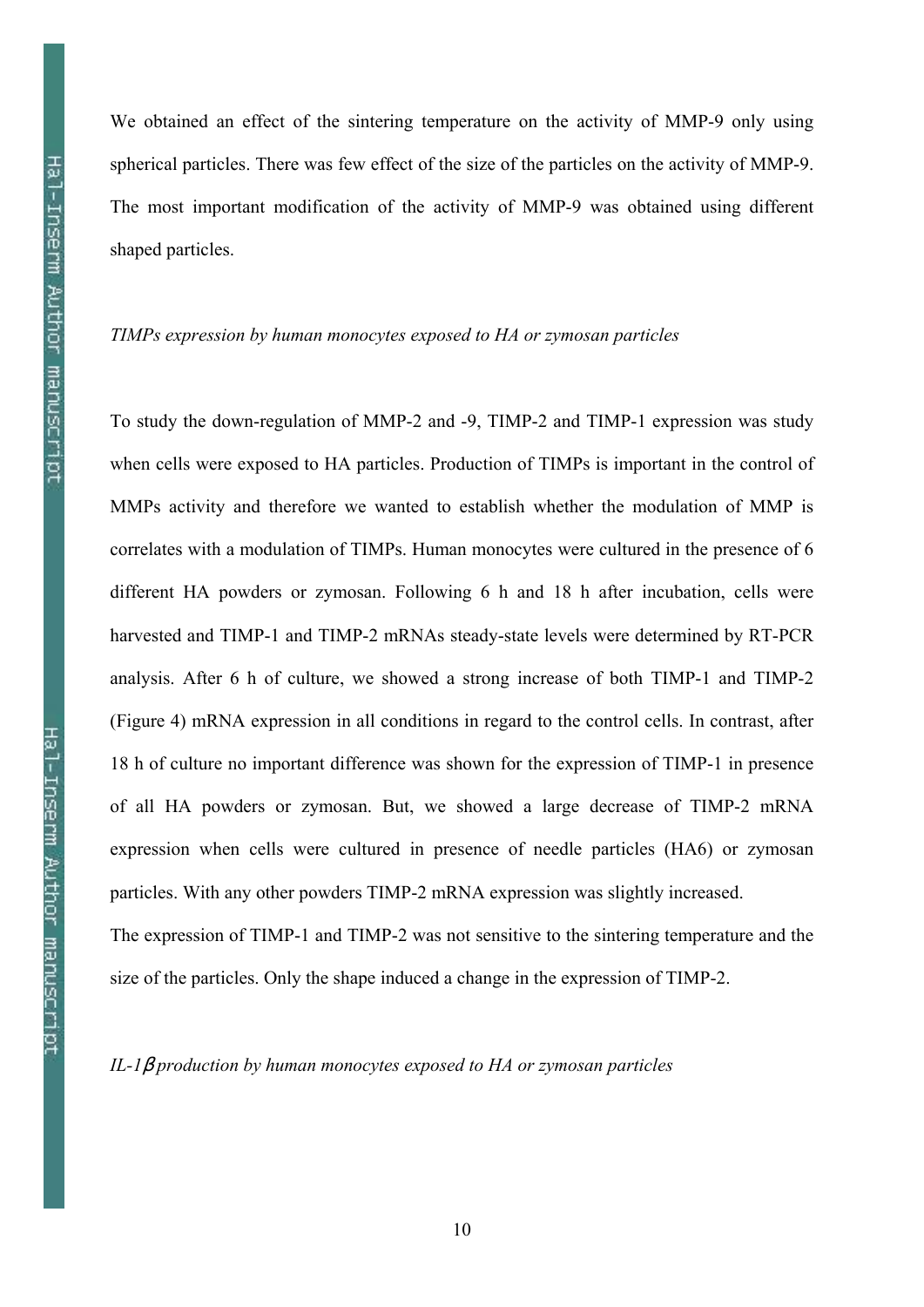To study the HA-mediated influence on IL-1β expression, the most inductor of MMPs, by human monocytes in cultures, cells were cultured in the presence of 6 different HA powders or zymosan particles as positive control. Following 6 h and 18 h after incubation, cells were harvested and IL-1β mRNA steady-state levels were determined by RT-PCR analysis.

As presented in figure 5A, human monocytes expressed constitutively IL-1β mRNAs.

After 6 h of incubation, treatment of cells with all HA particles and zymosan particles lead to an increase of IL-1β mRNA expression (Figure 5A). On the other hand, after 18h of incubation, we showed that only the phagocytable spherical particles (HA1, and HA2), the needle particles (HA6), and zymosan particles induce an increase of IL-1β mRNA expression. In presence of non-phagocytable spherical particles (HA3) a decrease of IL-1β mRNA expression was shown. Using indifferent shape particles (HA4, and HA5) expression of IL-1β mRNA was close to the control one.

To determine whether the modulation of IL-1β mRNA following HA or zymosan treatment is associated with a concomitant protein secretion; conditioned medium collected 6 h and 18 h after activation of cells were analyzed by ELISA (Figure 5B). After 6 h and 18 h of culture, phagocytable spherical (HA1 and HA2) and irregular particles (HA4 and HA5) induced an increase of the production of IL-1β. On the other hand, HA3 particles (not phagocytable) did not changed the production of IL-1β. Only needle particles (HA6) and zymosan particles lead to an important liberation of IL-1β in the cell-free supernatant of monocytes exposed to HA particles and zymosan particles after 6 and 18 hours.

The particles sintering temperature did not modify the production of IL-1β. But the size and the shape of the particles induced changes in the production of the cytokine studied.

Discussion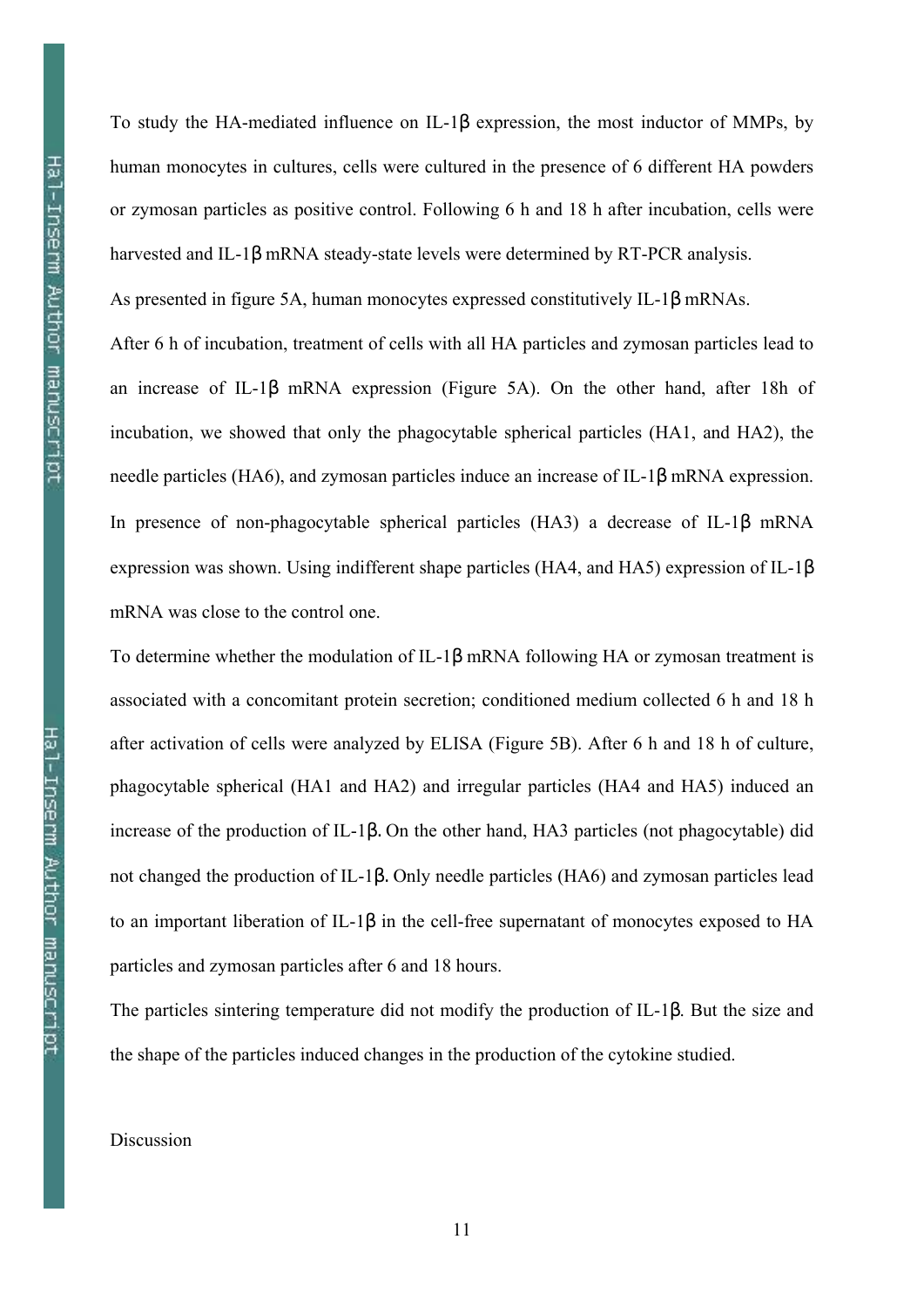Hydroxyapatite is widely used in orthopaedic surgery for their biocompatibility and bioactivity. Aseptic loosening remains the primary cause of failure in total arthroplasty, and the process of osteolysis is in part due to the production of particulate debris from the material[2,4]. To assess their effects on MMP-2, MMP-9 production and their inhibitors TIMP-1 and TIMP-2 on human monocytes, we have used 6 different hydroxyaptite particles with various physical characteristics.

# Effects of the sintering temperature of HA particles

We have evaluated the effect of the sintering temperature on the production of MMP-2 and MMP-9 using two spherical particles (HA1 and HA2) and two irregular particles (HA4 and HA5) sintered at 600°C or 1180°C with the same size. In both cases of shape, particles sintered at different temperature induced the same expression of MMP-2. But no pro- or active MMP-2 were obtained in the conditioned media (CM) or in the cellular extracts (CE). It has already been demonstrated that the regulation of MMPs is complex, and occurs at both transcriptional and post-transcriptional levels. The complex formation with TIMPs inhibits the activity of MMPs[31]. So, the lack of MMP-2 be due to the large expression of TIMP-2 mRNA at the same time. After 18 hours, the expression of TIMP-2 and MMP-2 was similar to the control one. It means that the expression of MMP-2 and TIMP-2 was correlated.

After 6 and 18 hours, the expression of MMP-9 was the same whatever the sintering temperature. Quantity of pro-MMP-9 in the CM was the same for both groups of particles (spherical or irregular) after 6, 18, and 24 hours. In the CE, both pro- and active MMP-9 were more present using HA1 than HA2 whatever the time. Using irregular particles, we observed no difference in the activity of MMP-9. A high level of TIMP-1 mRNA expression was found in the case of high level of MMP-9 mRNA expression only after 6 hours. There was no

12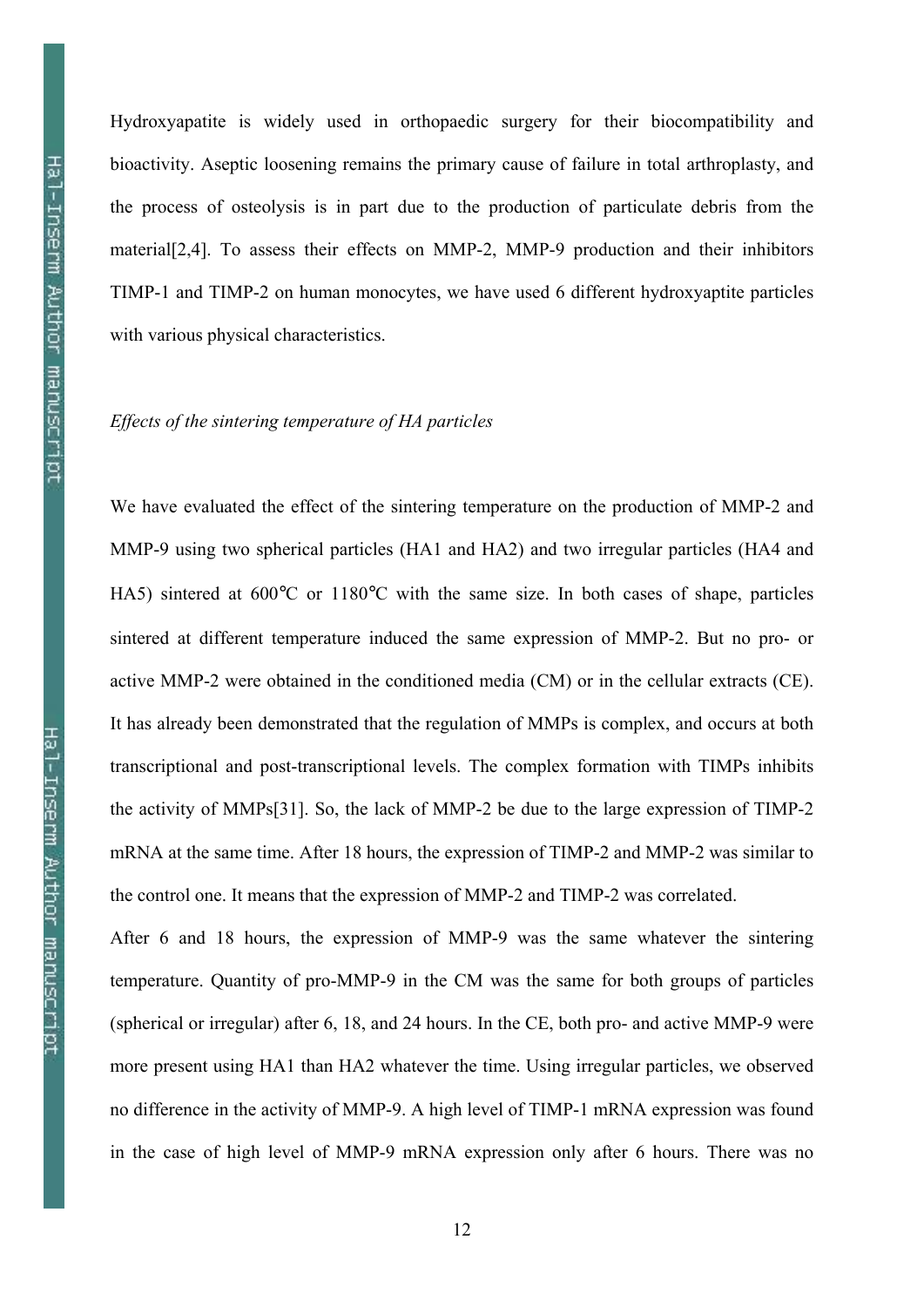difference in the expression of TIMP-1 using the two irregular particles. After 18 hours, the expression of TIMP-1 was similar whatever the sintering temperature of spherical or irregular particles. We obtained a similar large production of IL-1β whatever the sintering temperature. So the increase of active MMP-9 with the HA1 can not only be attributed to IL-1β overproduction like Liacini et al.[19] observed in stimulated chondrocytes.

Few authors have studied the effect of the surface area on the MMPs production. Using different material (titanium) and different cells (fibroblast cells), Chou et al.[32] observed variations in the expression of MMP-2 on smooth titanium surface after few hours (1.5 and 3) compared to rough surface. As in the present study, they observed no changes in the quantity of MMP-2 after 16 and 24 hours compared to their control. In their work, they did not study TIMP-2, MMP-9 or TIMP-1.

So, we can conclude that the sintering temperature modify weakly the production of MMPs and TIMPs.

# Effects of the size of HA particles

To evaluate the effect of the particles size on MMP-2 and MMP-9 production, we used phagocytable spherical particles (HA2) and bigger spherical particles that were not phagocytable (HA3), both were sintered at 1180°C. Whatever the size of the particles (phagocytable or not), the expression of MMP-2 was similar after 6 and 18 hours. With both particles, there was pro- or active MMP-2 neither in the CM nor in the CE. The quantity of TIMP-2 was the same in both cases. The expression of MMP-9 was also quite the same using both kinds of particles. But the quantity of pro- and active MMP-9 was the higher in the CM or in the CE using not phagocytable particles. The down-regulation of the production of MMP-9 by TIMP-1 was independent of the particle size whatever the time since the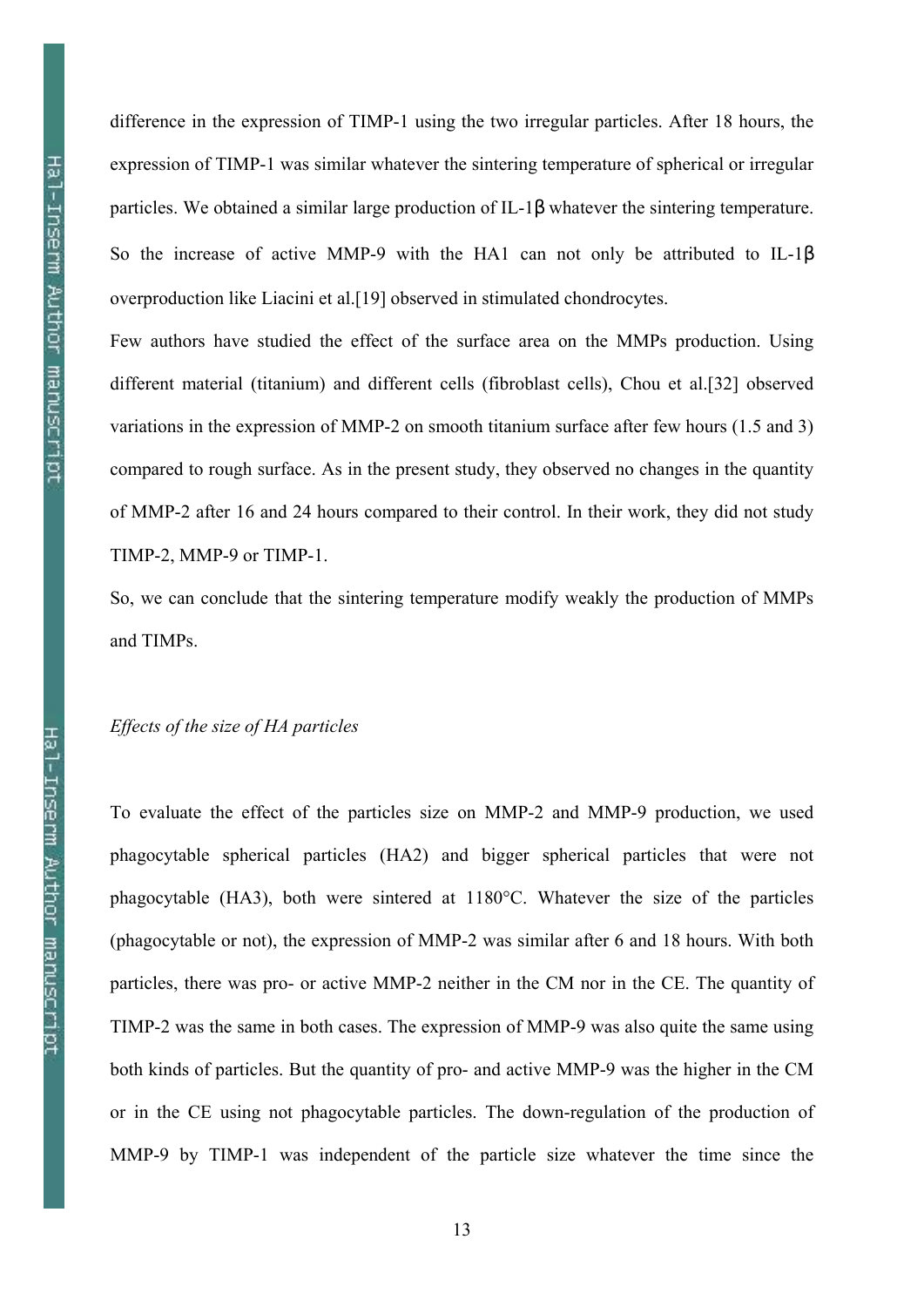expressionof TIMP-1 was the same in both cases oh HA particles. MMPs production and IL-1β was not connected : although, there was less IL-1β and more MMP-9 using nonphagocytable particles than using phagocytable particles. Using fibroblasts, Cheung et al.[33] observed that the endocytosis was required to induce synthesis of metalloprotease (collagenase and stromelysin). These apparently opposite results may be explain by a different cell culture method (they used the same amount of powder whatever the size of their particles that is incompatible with the SAR used in the present work) or by of the cells used (fibroblasts or monocytes).

From these data, we can establish that the size of HA particles seems to influence the MMPs production even if it was not correlated to the IL-1β production.

# Effects of the shape of HA particles

The effect of the particles shape was studied using three different particles of the same size (1-30  $\mu$ m) sintered at the same temperature (600 $^{\circ}$ C) that were spherical, irregular or needle shaped (HA1, HA3, and HA6). After 6 and 18 hours, the expression of MMP-2 was quite the same whatever the shape. After 6 hours, the expression of TIMP-2 was the same for all kinds of particles. After 18 hours, the expression of TIMP-2 was the same using spherical and irregular particles but it was very low using needle particles. After 6, 18 or 24 hours, needle particles induced the most important expression of MMP-9 mRNAs and the most important quantity of pro-MMP-9 in the CM. In the CE, whatever the time of cell culture, the quantity of pro-MMP-9 was weak using needle particles. This can be explain by the fact that in the same condition, needle particles induced the most important activity of the active form of MMP-9. The production of IL-1β was also more important using needle particles. Expression of TIMP-1, using zymosan or needle particle was comparable. Using spherical and irregular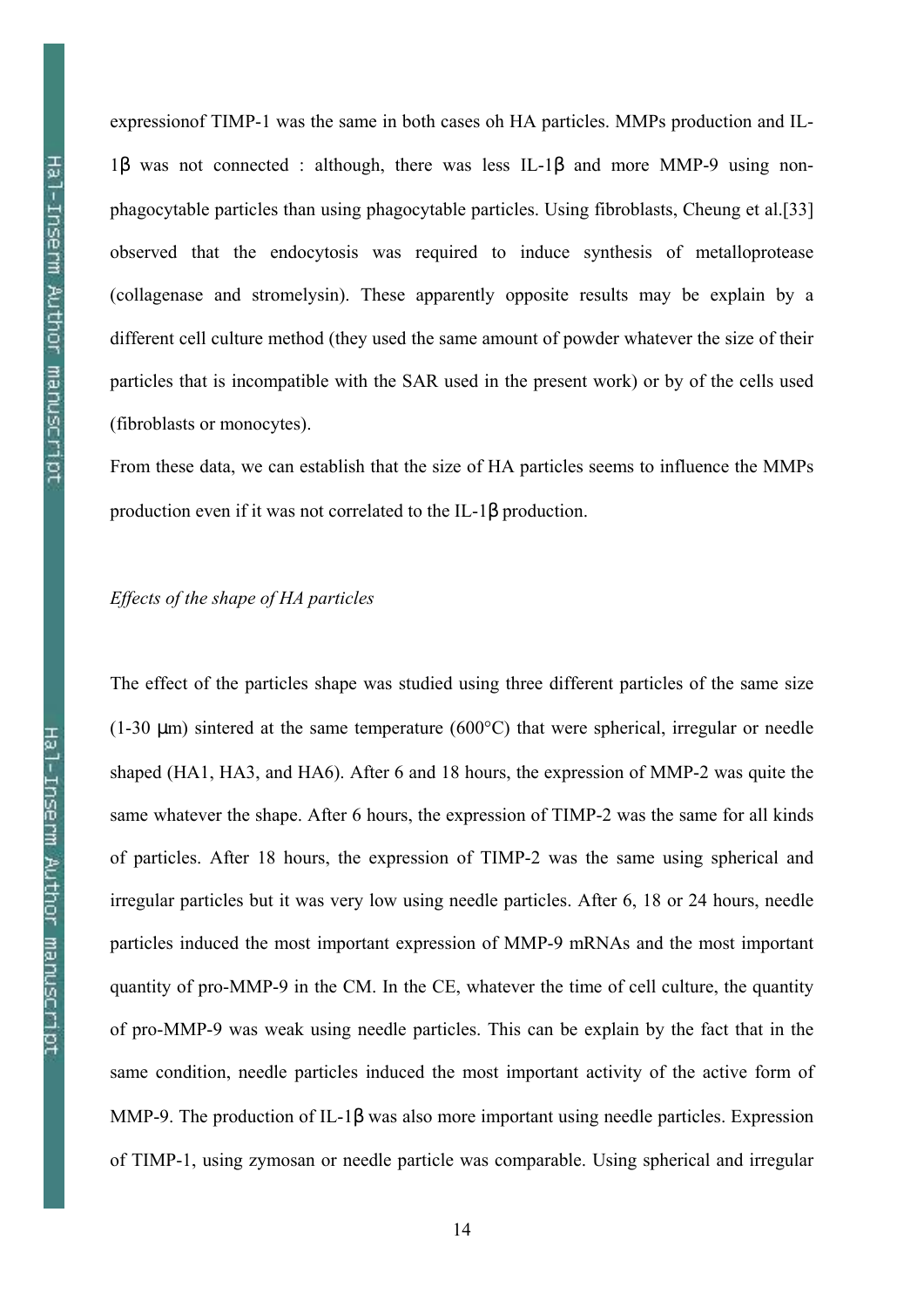particles, there was no difference in the expression of MMP-2, MMP-9, TIMP-1, and TIMP-2 mRNAs. In the same way, there was few difference of the activity of pro or active MMP-9 in the CM and CE such as in the production of IL-1β. Using needle particles, there was a correlation between the production of IL-1β and the production of MMP-9 like it has already been observed[34]. It is interesting to note that cells did react on the same way when they are exposed to needle particles or to zymosan particles (an inflammatory particles). Indeed Laquerriere et al[20]. obtained a similar effect on the TNF-α, IL-6 and IL-10 production, using the same needle particles or zymosan particles.

To our knowledge, this work is the first study, that points out a shape effects of the wear debris on the production of MMP-2, MMP-9 and their inhibitors TIMP-2 and TIMP-1.

# **Conclusions**

It is of major importance to understand the effect of biomaterials on cell physiology. We demonstrate that the physical characteristics of the hydroxyapatite have an influence on the production of MMP-2 and MMP-9 and on their inhibitors TIMP-2 and TIMP-1. The sintering temperature that change the surface area did not alter the production of MMP-2 or MMP-9. Surprisingly, non-phagocytable particles increased the production of metalloprotease studied. The parameter that influenced the most the cells were the shape of the particles. Cells exposed to needle particles induced the most important production of MMP-9. These facts has to be taken into account when prosthesis are made.

Acknoledgements

We thank Dr Terry Phillips for his help in improving the quality of this manuscript.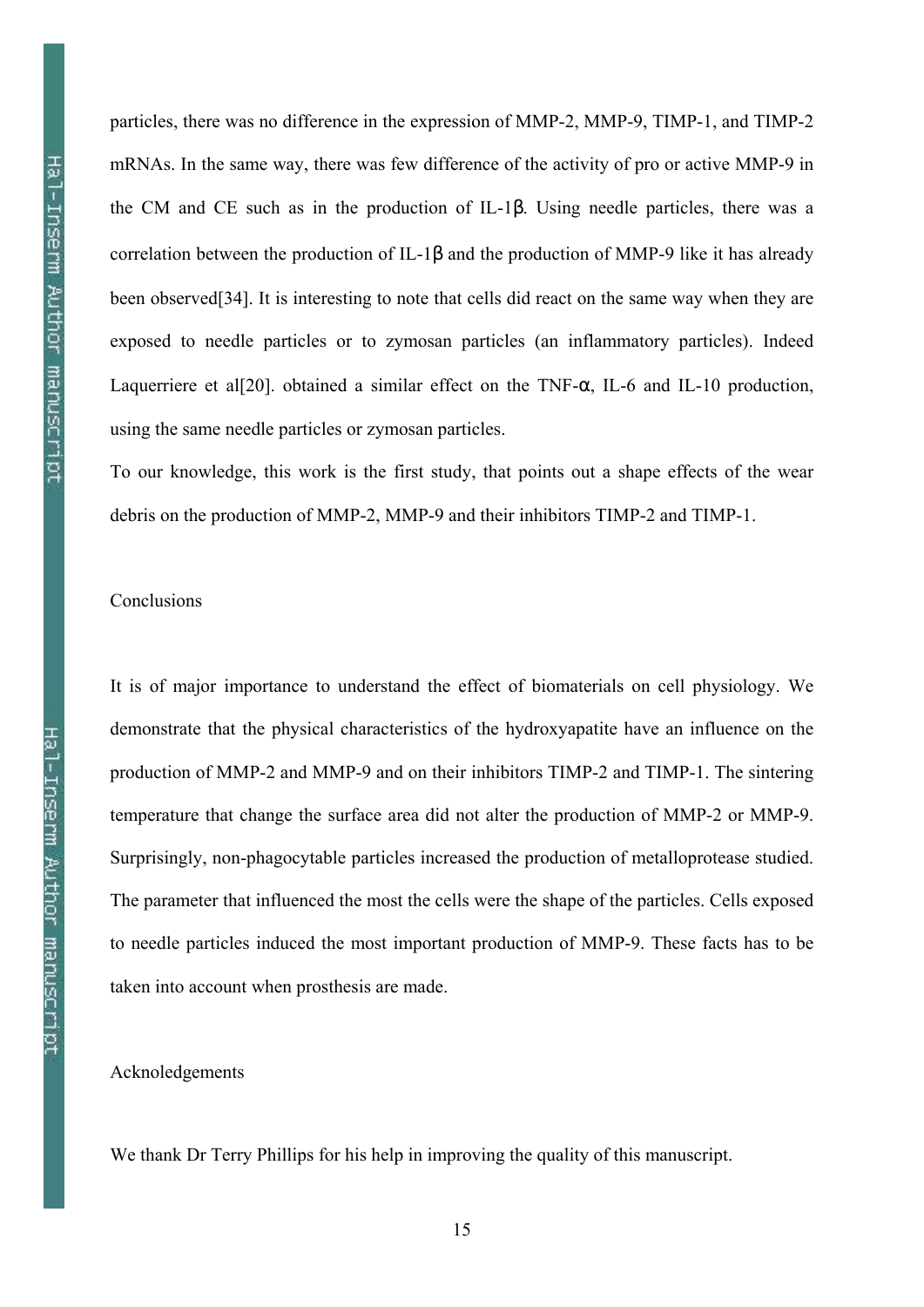[1] Goldring SR, Clark CR, Wright TM. The problem in total joint arthroplasty: aseptic loosening. J Bone Joint Surg Am 1993;75:799-801.

[2] Maloney WJ, Smith RL, Schmalzried TP, Chiba J, Huene D, Rubash H. Isolation and characterization of wear particles generated in patients who have had failure of a hip arthroplasty without cement. J Bone Joint Surg Am 1995;77:1301-10.

[3] Nakashima Y, Sun DH, Maloney WJ, Goodman SB, Schurman DJ, Smith RL. Induction of matrix metalloproteinase expression in human macrophages by orthopaedic particulate debris in vitro. J Bone Joint Surg Br 1998;80:694-700.

[4] Capello WN, D'Antonio JA, Feinberg JR, Manley MT. Hydroxyapatite-coated total hip femoral components in patients less than fifty years old. Clinical and radiographic results after five to eight years of follow-up. J Bone Joint Surg Am 1997;79:1023-9.

[5] Benhayoune H, Jallot E, Laquerriere P, Balossier G, Bonhomme P, Frayssinet P Integration of HA dense rods into cortical bone. Biomaterials 2000;21:235-42.

[6] Evans EJ. Toxicity of hydroxyapatite in vitro : the effect of particle size. Biomaterials 1991;12 : 574-6.

[7] Harada Y, Wang JT, Doppalapudi VA, Willis AA, Jasty M, Harris WH, Nagase M, Goldring SR. Differential effects on different formes of hydroxyapatite and hydroxyapatite/tricalcium phosphate particulates on human monocyte/macrophages in-vitro. J Biomed Mater Res 1996;31:19-26.

[8] Sun JS, Lin FH, Hung TS, Tsuang YH, Chang W HS, Liu H. The influence of hydroxyapatite particles on osteoblast cell activities. J Biomed Mater Res 1999;45:311-21.

[9] Malard O, Bouler JM, Guincheux J, Heymann D, Pilet P, Coquard C, Daculsi G. Influence of biphasic calcium phosphate granulometry on bone ingrowth, ceramic resoption and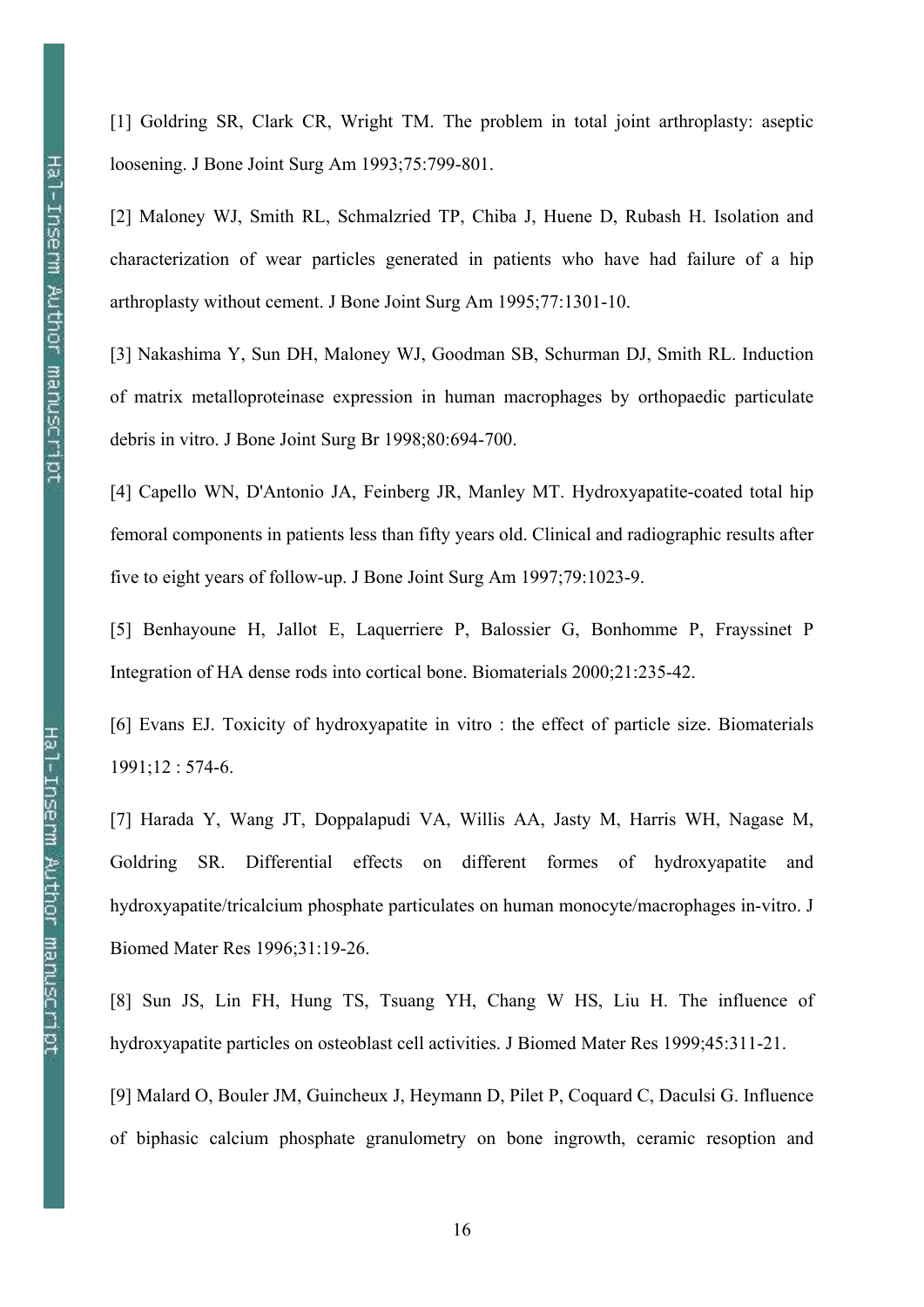inflammatory reactions : preliminary in vitro and in vivo study. J Biomed Mater Res 1999;46:103-11.

[10] Laquerriere P, Kilian L, Bouchot A, Jallot E, Grandjean A, Guenounou, M, Balossier G, Frayssinet P Bonhomme P. Effect of Hydroxyapatite sintering temperature on intracellular ionic concentrations of monocytes : a TEM-cryo-X-ray microanalysis study. J Biomed Mater Res 2001;58:238-246.

[11] Aderson JM, Miller KM. Biomaterial biocompatibility and the macrophage. Biomaterials 1984;5 : 5-10.

[12] Anderson JM. Inflammatory response to implants. Trans Am So. Artif Intern. Organs 1988;34:101-7.

[13] Heymann D, Pradal G, Benahmed M. Cellular mechanisms of calcium phosphate ceramic degradation. Histol Histopathol 1999;14:871-7.

[14] Hembry RM, Bagga MR, Reynolds JJ, Hamblen DL. Stromelysin, gelatinase A and TIMP-1 in prosthetic interface tissue: a role for macrophages in tissue remodelling. Histopathology 1995;27:149-59.

[15] Nagase H, Woessner JF Jr. Matrix metalloproteinases. J Biol Chem 1999;274:21491-4.

[16] Cambray GJ, Murphy G, Page-Thomas DP, Reynolds JJ. The production in culture of metalloproteinases and an inhibitor by joint tissues from normal rabbits, and from rabbits with a model arthritis. I Synovium Rheumatol Int 1981;1:11-6.

[17] Dean DD, Martel-Pelletier J, Pelletier JP, Howell DS, Woessner JF Jr. Evidence for metalloproteinase and metalloproteinase inhibitor imbalance in human osteoarthritic cartilage. J Clin Invest 1989;84:678-85.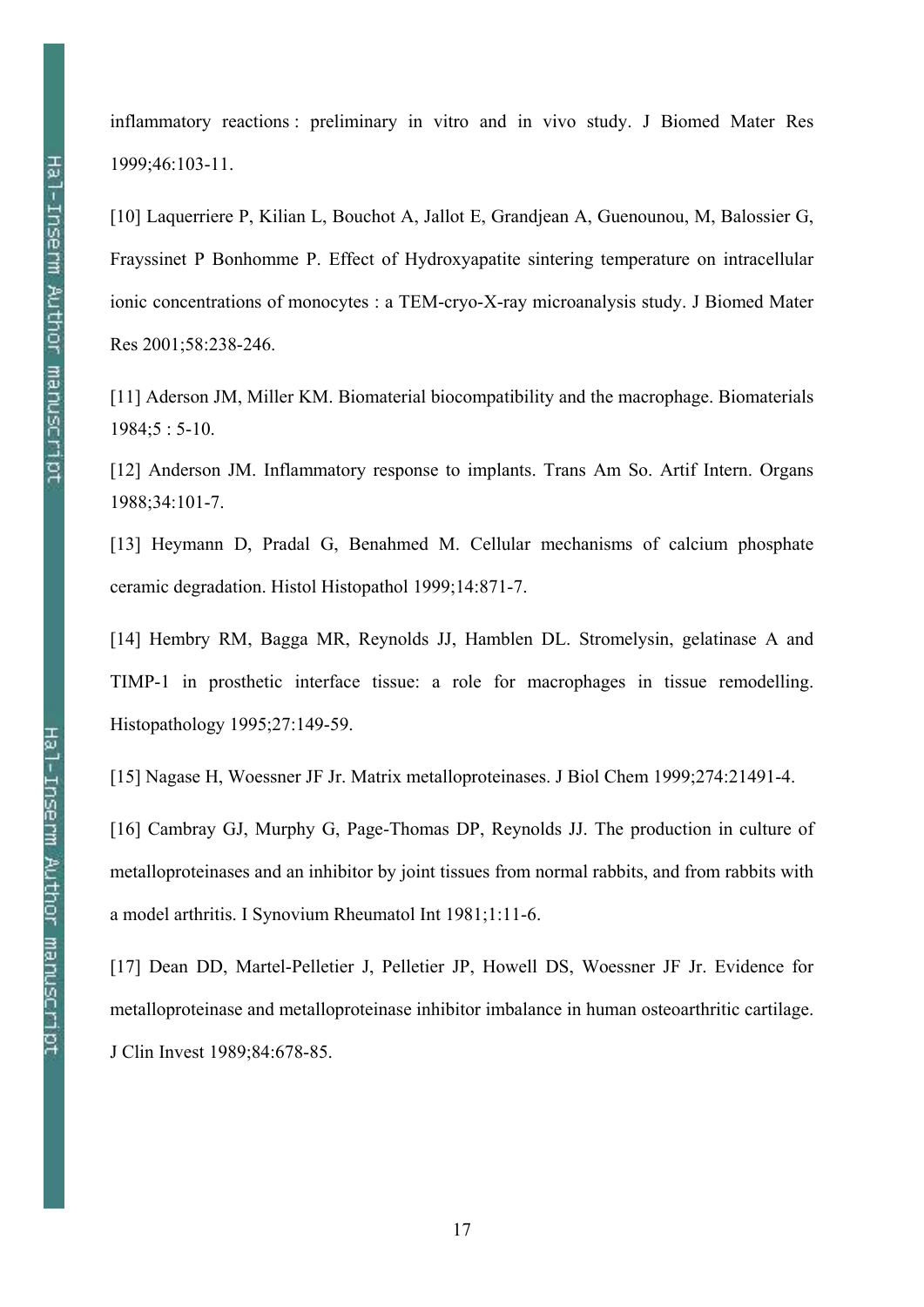[18] Ninomiya JT, Struve JA, Stelloh CT, Toth JM, Crosby KE. Effects of hydroxyapatite particulate debris on the production of cytokines and proteases in human fibroblasts. J Orthop Res 2001;19:621-8.

[19] Liacini A, Sylvester J, Li WQ, Zafarullah M. Inhibition of interleukin-1-stimulated MAP kinases, activating protein-1 (AP-1) and nuclear factor kappa B (NF-kappaB) transcription factors down-regulates matrix metalloproteinase gene expression in articular chondrocytes. Matrix Biol 2002;21:251-262.

[20] Laquerriere P., Grandjean-Laquerriere A., Jallot E., Balossier G., Frayssinet P., Guenounou M. Importance of hydroxyapatite particles characteristics on cytokines production by human monocytes in vitro.Biomaterials (in press)

[21] Collier IE, Wilhelm SM, Eisen AZ, Marmer BL, Grant GA, Seltzer JL, Kronberger A, He CS, Bauer EA, Goldberg GI. H-ras oncogene-transformed human bronchial epithelial cells (TBE-1) secrete a single metalloprotease capable of degrading basement membrane collagen. J Biol Chem 1988;263:6579-87.

[22] Dawson J, Sedgwick AD, Edwards JC, Lees P. A comparative study of the cellular, exudative and histological responses to carrageenan, dextran and zymosan in the mouse. Int J Tissue React 1991;13:171-85.

[23] Laquerriere P., Grandjean- Laquerriere A., Guenounou M., Lauernt-Maquin D., Frayssinet P., Nardin M. Correlation between sintering temperature of hydroxyapatite particles and the production of inflammatory cytokines by human monocytes. Colloids and Surfaces B: Biointerfaces (in press)

[24] Gonzalez O, Smith RL, Goodman SB. Effect of size, concentration, surface area, and volume of polymethylmethacrylate particles on humanes macrophages in-vitro. J Biomed Mater Res 1996;30:463-73.

18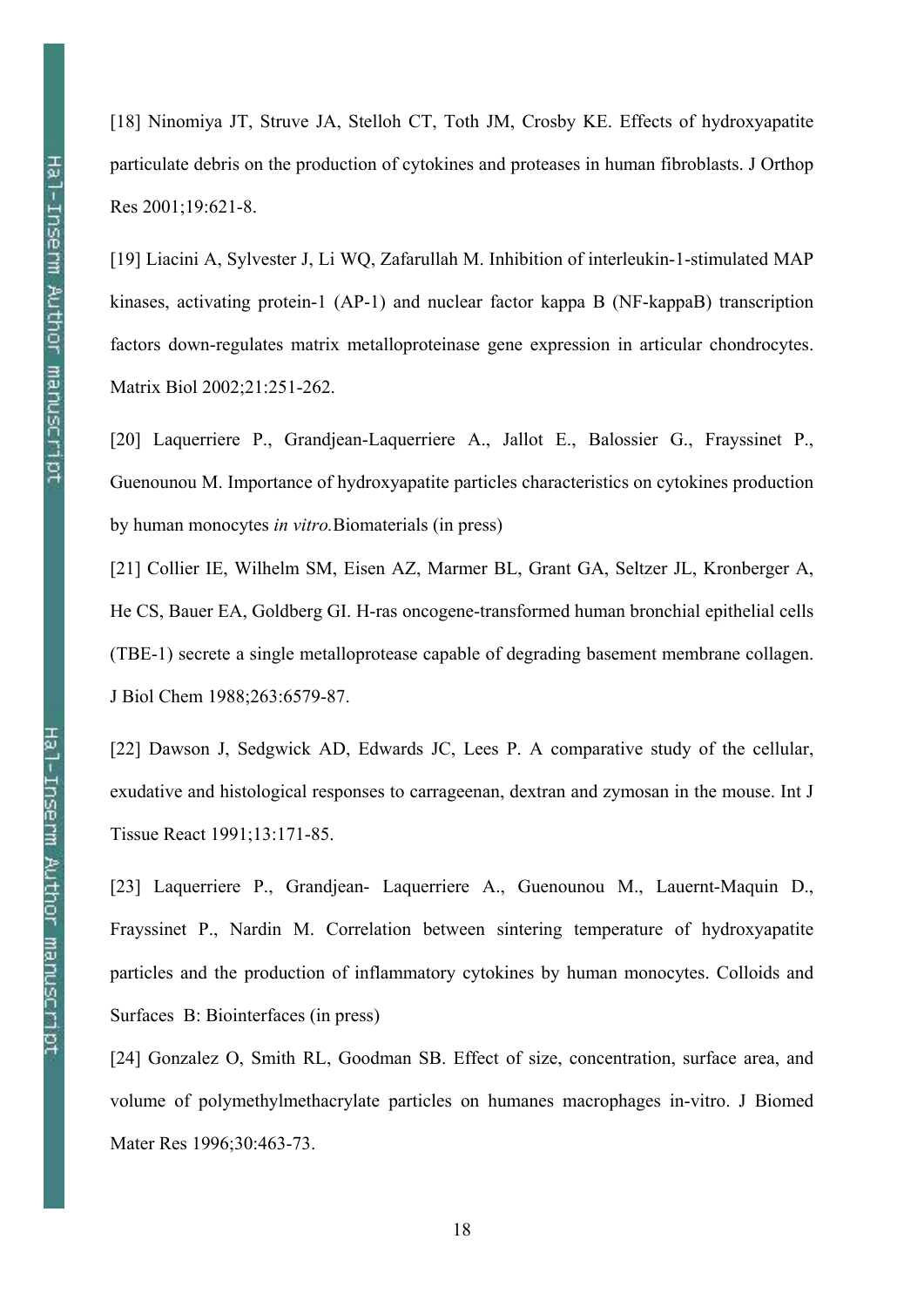[25] Shanbhag AR, Jacobs JJ, Galante JO, Glant TT. Macrophages/particles interactions: effect of size, composition and surface area. Journal Biomed Mater Res 1994;28: 81-90.

[26] Grandjean-Laquerriere A, Gangloff SC, Le Naour R, Trentesaux C, Hornebeck W, Guenounou M. Relative contribution of NF-kappaB and AP-1 in the modulation by curcumin and pyrrolidine dithiocarbamate of the UVB-induced cytokine expression by keratinocytes. Cytokine 2002;18:168-77.

[27] Esnault S, Benbernou N, Lavaud F, Shin HC, Potron G, Guenounou M 1996 Differential spontaneous expression of mRNA for IL-4, IL-10, IL-13, IL-2 and interferon-gamma (IFNgamma) in peripheral blood mononuclear cells (PBMC) from atopic patients. Clin Exp Immunol 103: 111-118.

[28] Shin H.C., Benbernou N., Fekkar H., Esnault S. & Guenounou M. (1998). Regulation of IL-17, IFN-gamma and IL-10 in human CD8(+) T cells by cyclic AMP-dependent signal transduction pathway. Cytokine. 10, 841-850.

[29] Devy L, Noel A, Baramova E, Bajou K, Trentesaux C, Jardillier JC, Foidart JM, Jeannesson P. Production and activation of matrix metalloprotease-9 (MMP-9) by HL-60 promyelocytic leukemia cells. Biochem Biophys Res Commun 1997; 238: 842-6.

[30] Shankavaram UT, Lai WC, Netzel-Arnett S, Mangan PR, Ardans JA, Caterina N, Stetler-Stevenson WG, Birkedal-Hansen H, Wahl LM. Monocyte membrane type 1-matrix metalloproteinase. Prostaglandin-dependent regulation and role in metalloproteinase-2 activation. J Biol Chem 2001;276:19027-32.

[31] Wilson MJ, Sellers RG, Wiehr C, Melamud O, Pei D, Peehl DM. Expression of matrix metalloproteinase-2 and -9 and their inhibitors, tissue inhibitor of metalloproteinase-1 and -2, in primary cultures of human prostatic stromal and epithelial cells. J Cell Physiol 2002 191:208-16.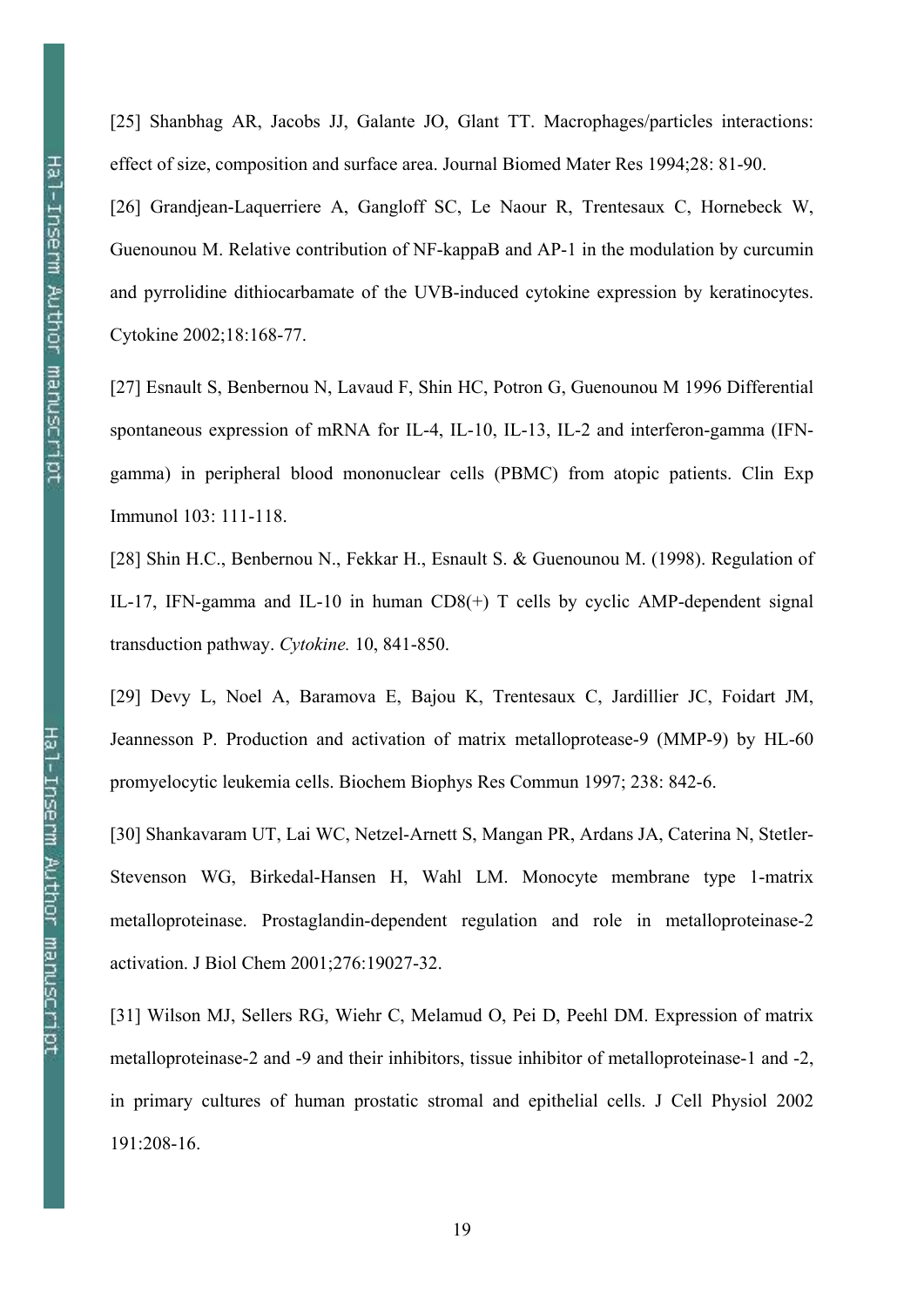[32] Chou L, Firth JD, Uitto VJ, Brunette DM. Effects of titanium substratum and grooved surface topography on metalloproteinase-2 expression in human fibroblasts. J Biomed Mater Res 1998;39:437-45.

[33] Cheung H, Devine T, Hubbard W. Calcium phosphate particle induction of metalloproteinase and mitogenesis : effect of particle sizes. Osteoarthritis and Cartilage 1997, 145-51.

[34] Kusano K, Miyaura C, Inada M, Tamura T, Ito A, Nagase H, Kamoi K, Suda T. Regulation of matrix metalloproteinases (MMP-2, -3, -9, and -13) by interleukin-1 and interleukin-6 in mouse calvaria: association of MMP induction with bone resorption. Endocrinology 1998;139:1338-45.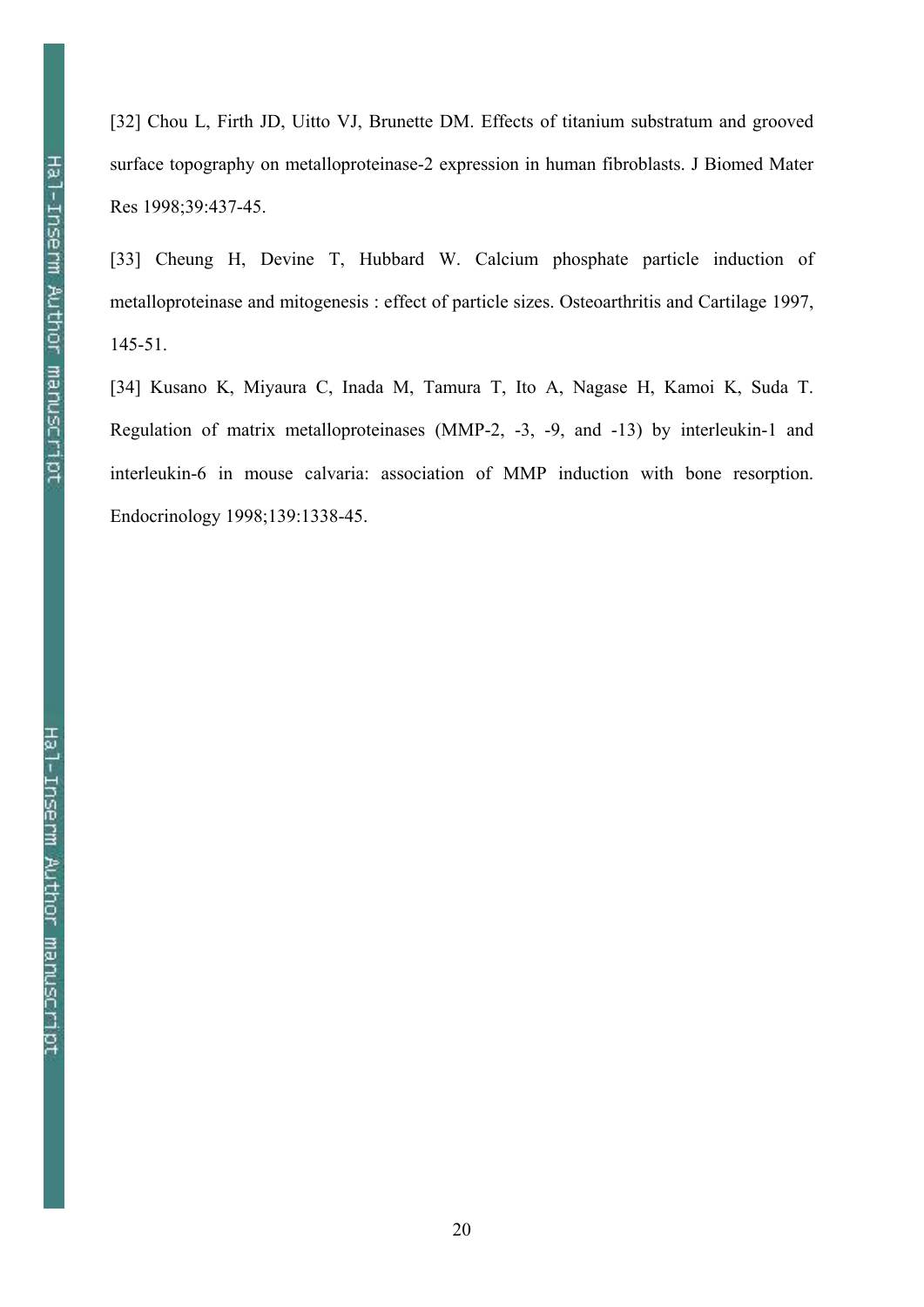# Captions

# Table 1 : Particles characteristics.

Table 2 : Nucleotides sequence of primers used for PCR and expected sizes of PCR products.

# Figure 1 : mRNA expressions of MMP-2 and MMP-9 by human monocytes exposed to HA particles.

Monocytes were treated with six hydroxyapatite and zymosan particles. After 6 and 18 hours, total RNA was isolated and 0.4 µg were reverse transcribed and subjected to PCR to quantify the expression of MMP-2 and MMP-9. The β-actin was the internal RT-PCR control. Results are shown as photography of gels (A) and as semi-quantification of signals of MMP-2 (B) and of MMP-9 (C). We present here results obtained on one donor. We obtained the same kind of results with all of the donors (three).

# Figure 2 : Activity gelatinolytic of MMPs in conditionned media of human monocytes exposed to HA particles.

Monocytes were treated with six hydroxyapatite and zymosan particles for 6, 18 and 24 hours. Conditionned media were then harvested and pro-MMPs activity was analysed by gelatin zymography. Results are shown as invert photography of gels (A) and as semi-quantification of signals of the pro-MMP-9 (B). We present here results obtained on the same donor as figure 1. We obtained the same kind of results with all of the donors (three).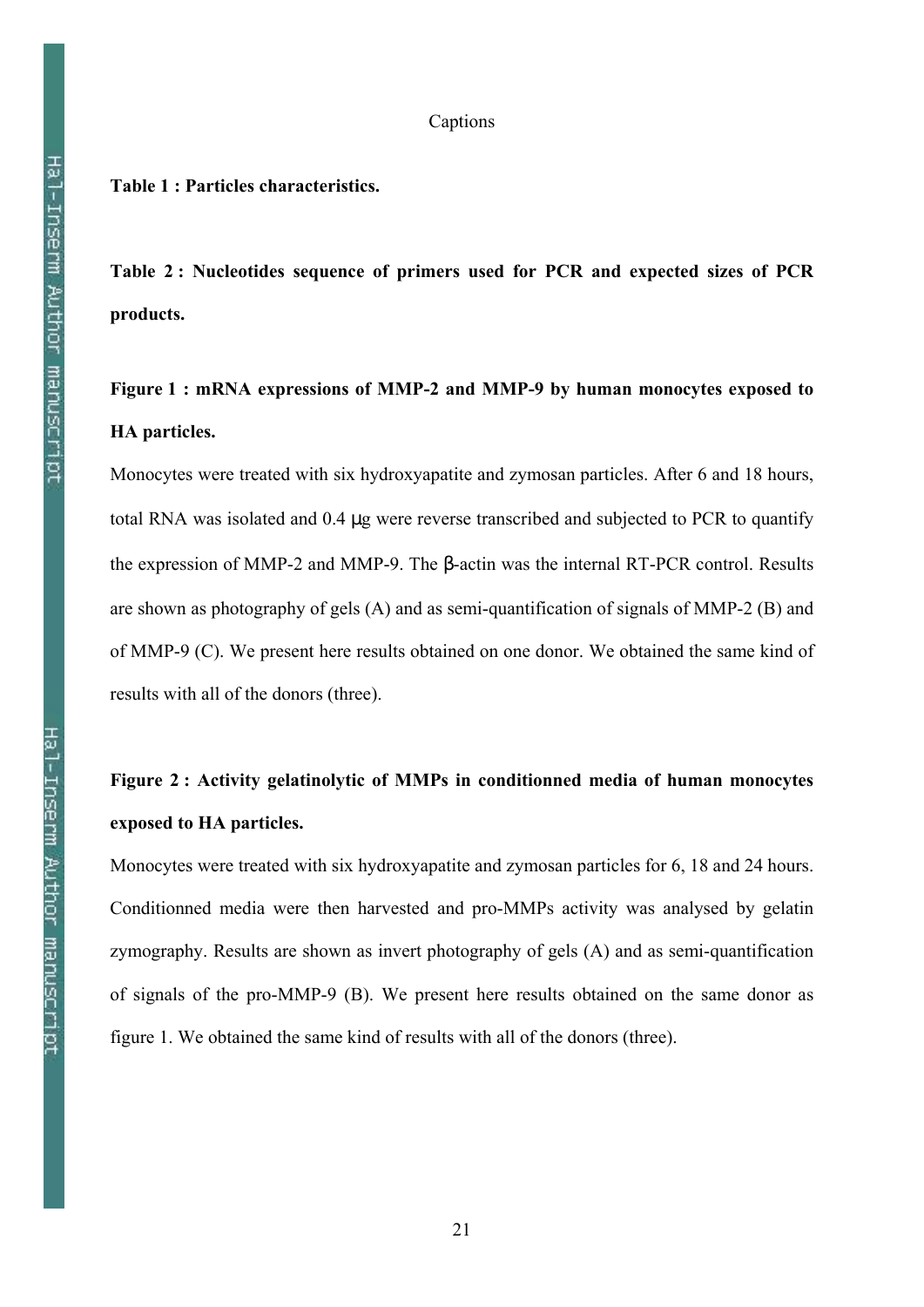# Figure 3 : Activity gelatinolytic of MMPs in cellular extracts of human monocytes exposed to HA particles.

Monocytes were treated with six hydroxyapatite and zymosan particles for 6, 18 and 24 hours. Cellular extracts were obtained after lysis as described in the Material and Methods section then pro-MMPs and active MMPs activities were analysed by gelatin zymography. Results are shown as invert photography of gels (A) and as semi-quantification of signals of the pro-MMP-9 (B) and of the active MMP-9 (C). We present here results obtained on the same donor as figure 1. We obtained the same kind of results with all of the donors (three).

# Figure 4 : mRNA expressions of TIMP-1 and TIMP-2 by human monocytes exposed to HA particles.

Monocytes were treated with six hydroxyapatite and zymosan particles. After 6 and 18 hours, total RNA was isolated and 0.4 µg were reverse transcribed and subjected to PCR to quantify the expression of TIMP-1 and TIMP-2. The β-actin was the internal RT-PCR control. Results are shown as photography of gels (A) and as semi-quantification of signals of TIMP-1 (B) and of TIMP-2 (C). We present here results obtained on the same donor as figure 1. We obtained the same kind of results with all of the donors (three).

# Figure 5 : Synthesis of IL-1β by human monocytes exposed to HA particles.

Monocytes were treated with six hydroxyapatite and zymosan particles. After 6 and 18 hours, total RNA was isolated and 0.4 µg was reverse transcribed and subjected to PCR to quantify the expression of IL-1β. The β-actin was the internal RT-PCR control. Results are shown as photography of gels (Aa) and as semi-quantification of signals of IL-1β (Ab). The production of IL-1β in cell-free supernatant was determined by ELISA 6 and 18 hours following incubation with hydroxyapatite and zymosan particles (B). We present here results obtained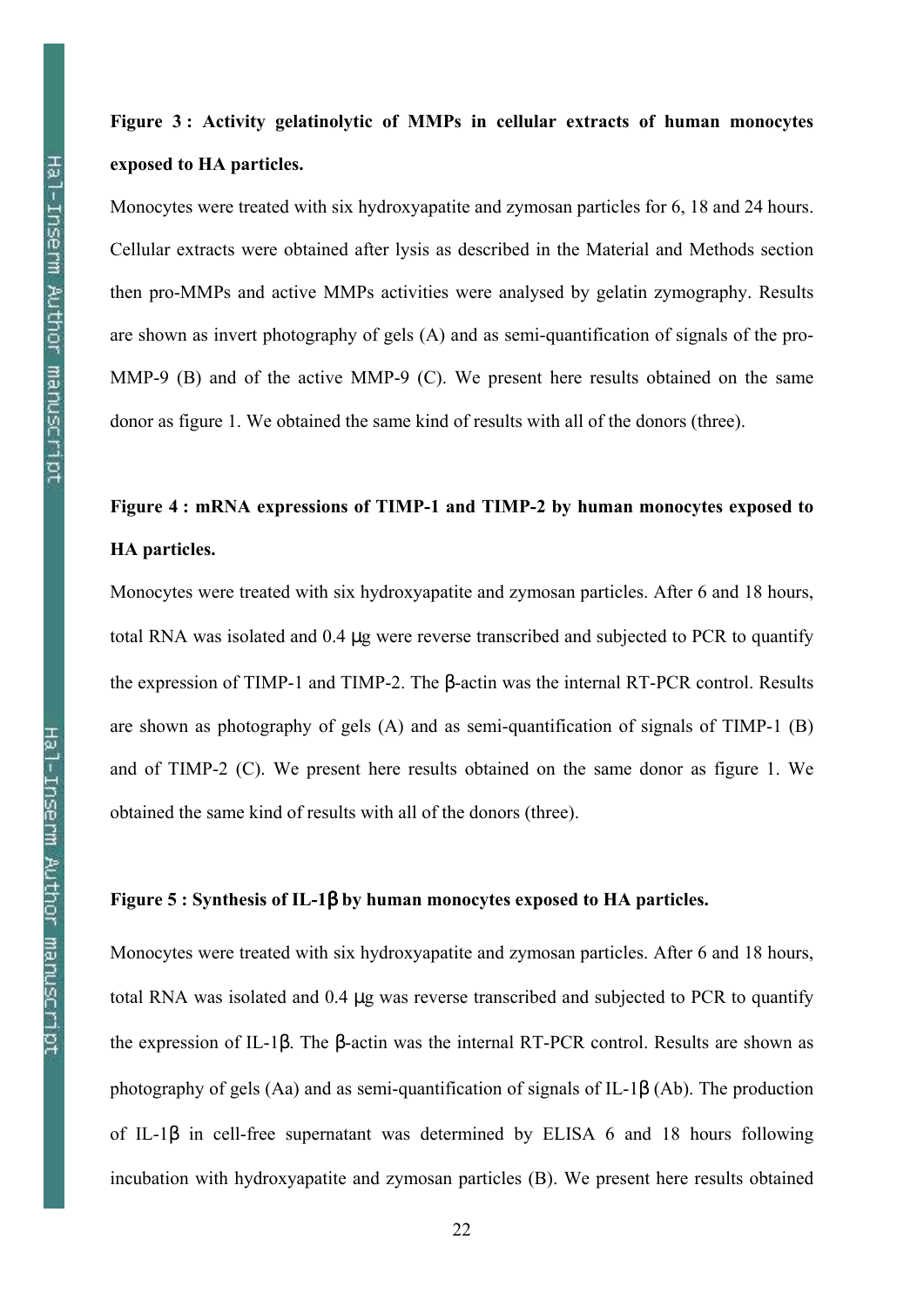on the same donor as figure 1. We obtained the same kind of results with all of the donors (three).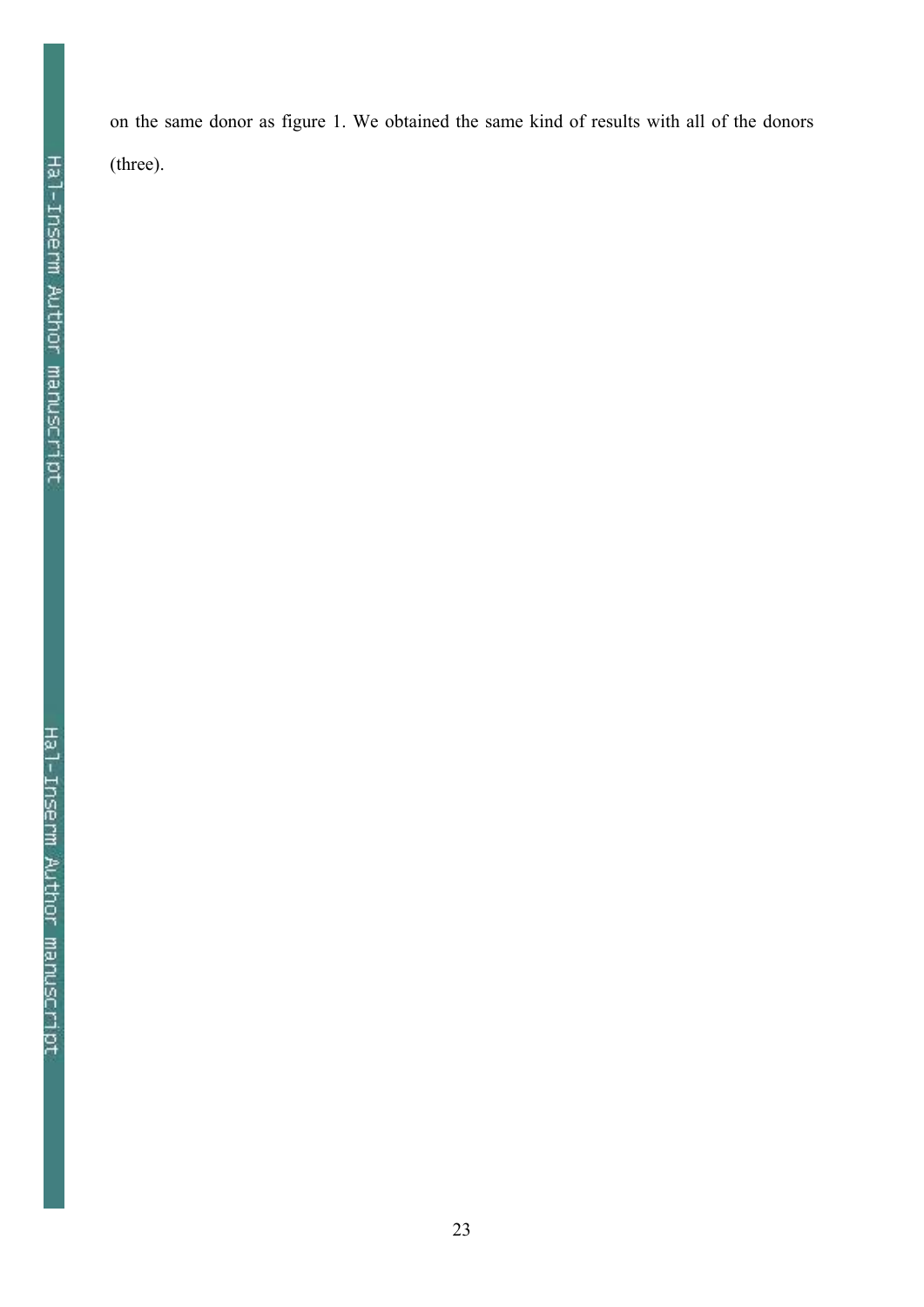| ு<br>Inse      | Particle<br>shape | Number of<br>the powder | Size range<br>$(\mu m)$ | Sintering<br>temperature<br>$\rm ^{\circ}C$ | Specific surface<br>$(m^2.g^{-1})$ | Crystal size<br>(nm) | Shape factor    |
|----------------|-------------------|-------------------------|-------------------------|---------------------------------------------|------------------------------------|----------------------|-----------------|
| 글              |                   | HA1                     | $1 - 30$                | 600                                         | 23.95                              | 190                  | $1.20 \pm 0.29$ |
|                | spherical         | HA2                     | $1 - 30$                | 1180                                        | 5.38                               | 350                  | $1.20 \pm 0.26$ |
|                |                   | HA <sub>3</sub>         | 170-300                 | 1180                                        | 0.50                               | 350                  | $1.27 \pm 0.20$ |
|                | <i>irregular</i>  | HA4                     | $1 - 30$                | 600                                         | 26.72                              | 180                  | $1.24 \pm 0.26$ |
| manusc         | shape             | HA <sub>5</sub>         | $1 - 30$                | 1180                                        | 6.08                               | 350                  | $1.30 \pm 0.36$ |
|                | needle            | <b>HA6</b>              | $1 - 30$                | 600                                         | 13.18                              | 300                  | $2.10\pm0.93$   |
| $\overline{a}$ |                   |                         |                         |                                             |                                    |                      |                 |

# Table 1

| mRNA           | Sense Primer                   | Antisense Primer                | PCR product,<br>bp |
|----------------|--------------------------------|---------------------------------|--------------------|
| $MMP-2$        | 5'-GGCTGGTCAGTGGCTTGGGGTA-3'   | 5'-AGATCTTCTTCTTCAAGGACCGGTT-3' | 225                |
| MMP-9          | 5'-GCGGAGATTGGGAACCAGCTGTA-3'  | 5'-GACGCGCCTGTGTACACCCACA-3'    | 208                |
| TIMP-2         | 5'-CTCGGCAGTGTGTGGGGTC-3'      | 5'-CGAGAAACTCCTGCTTGGGG-3'      | 364                |
| TIMP-1         | 5'-ACCATGGCCCCCTTTGAGCCCCTG-3' | 5'-TCAGGCTATCTGGGACCGCAGGGA-3'  | 627                |
| IL-1 $\beta$   | 5'-TACGAATCTCCGACCACCACTACG-3' | 5'-GTACAGGTGCATCGTGCACATAAGC-3' | 209                |
| $\beta$ -actin | 5'-TGCTATCCAGGCTGTGCTA-3'      | 5'-ATGGAGTTGAAGGTAGTTT-3'       | 443                |

Table 2

工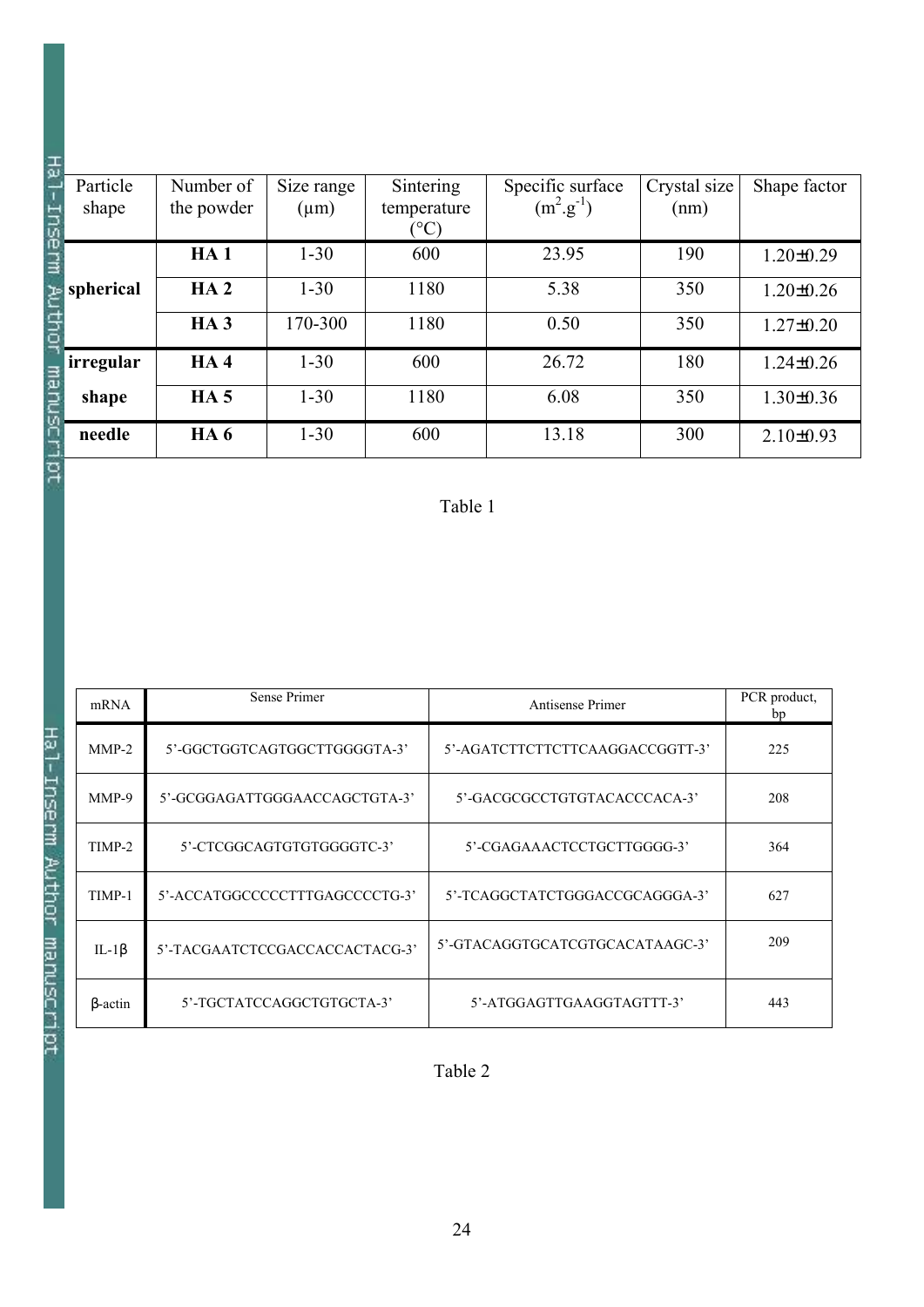

B



Figure 1

Hal-Inserm Author manuscript

A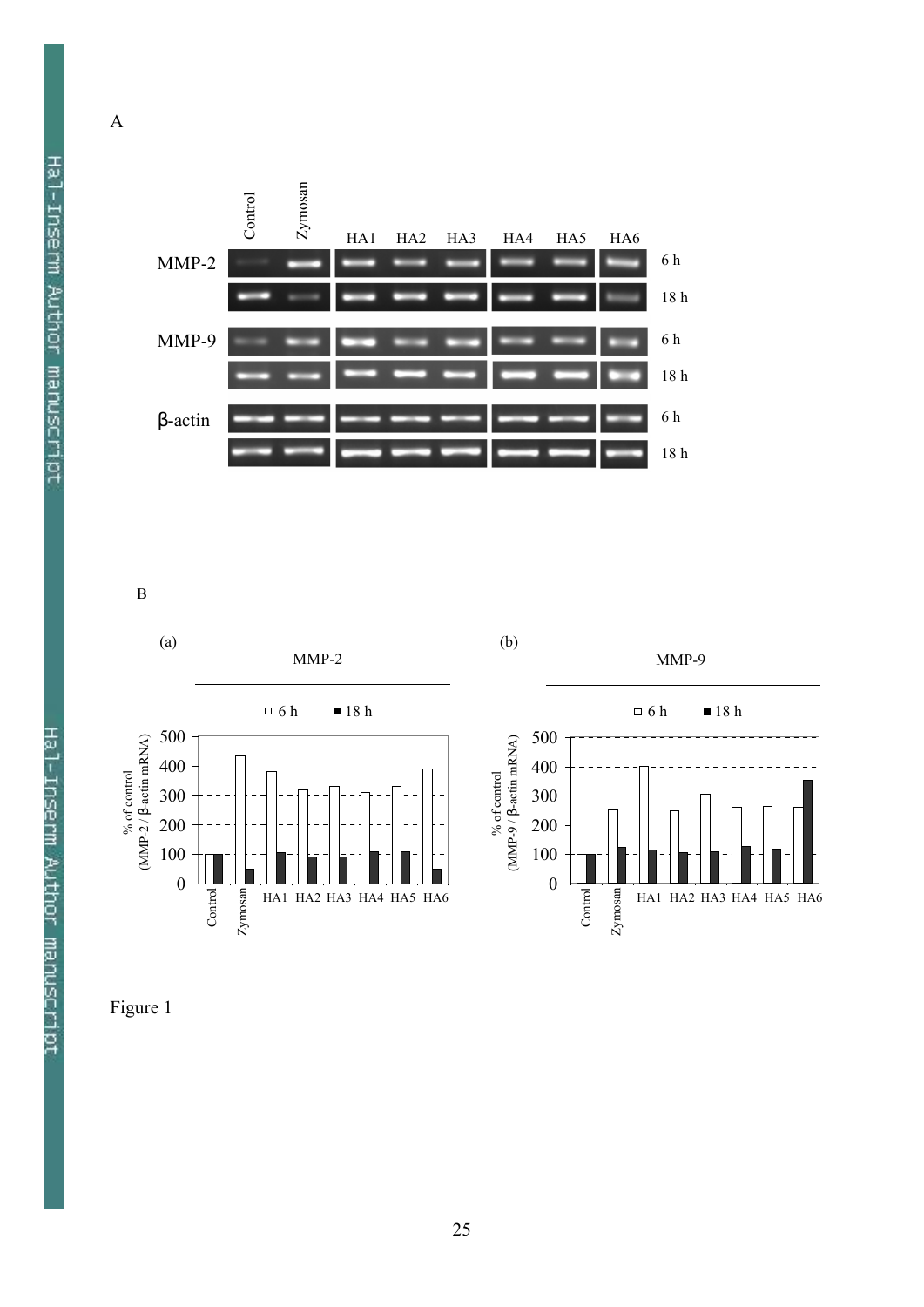





B

A



Figure 2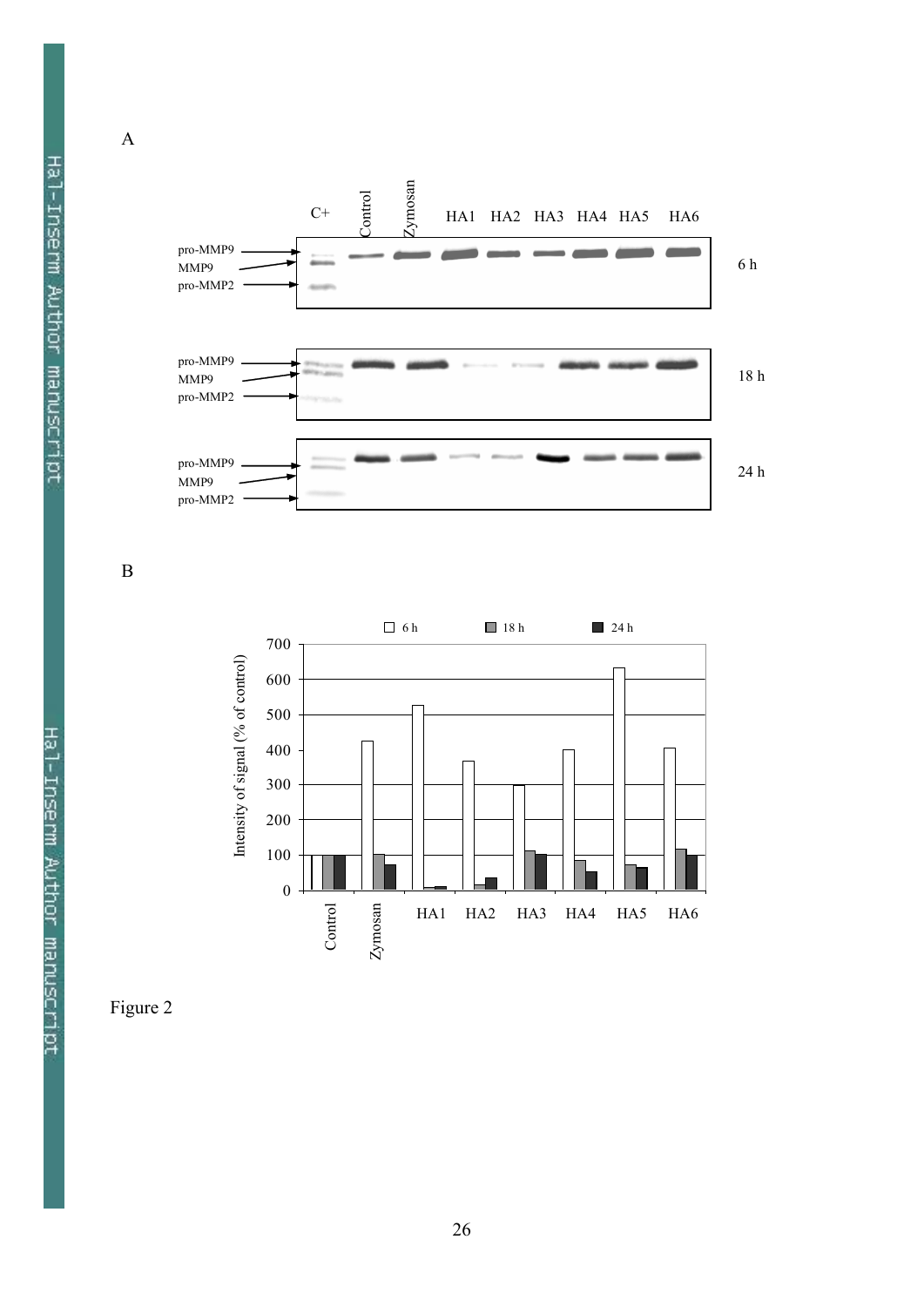

B

A



Figure 3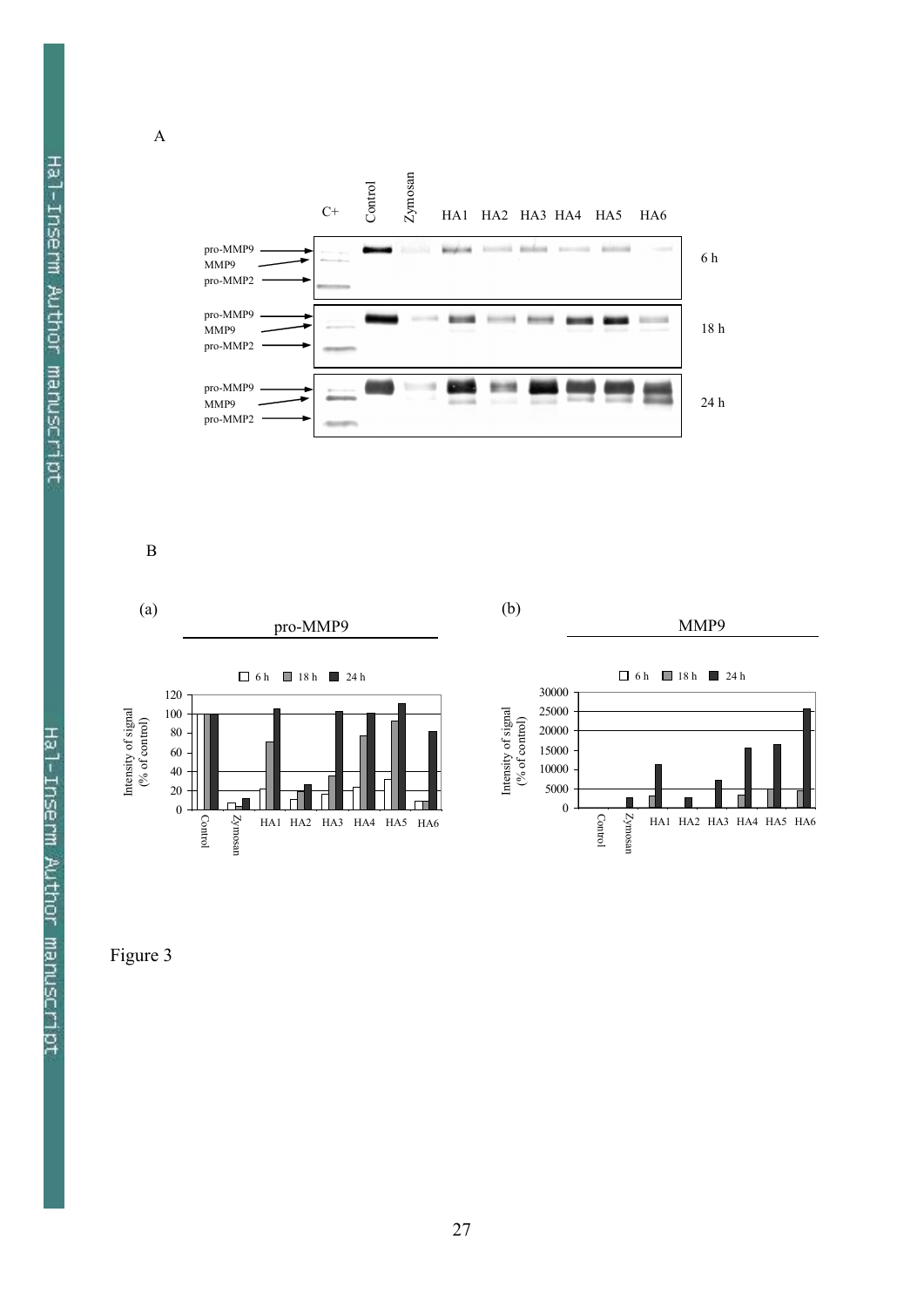

B

A



Figure 4